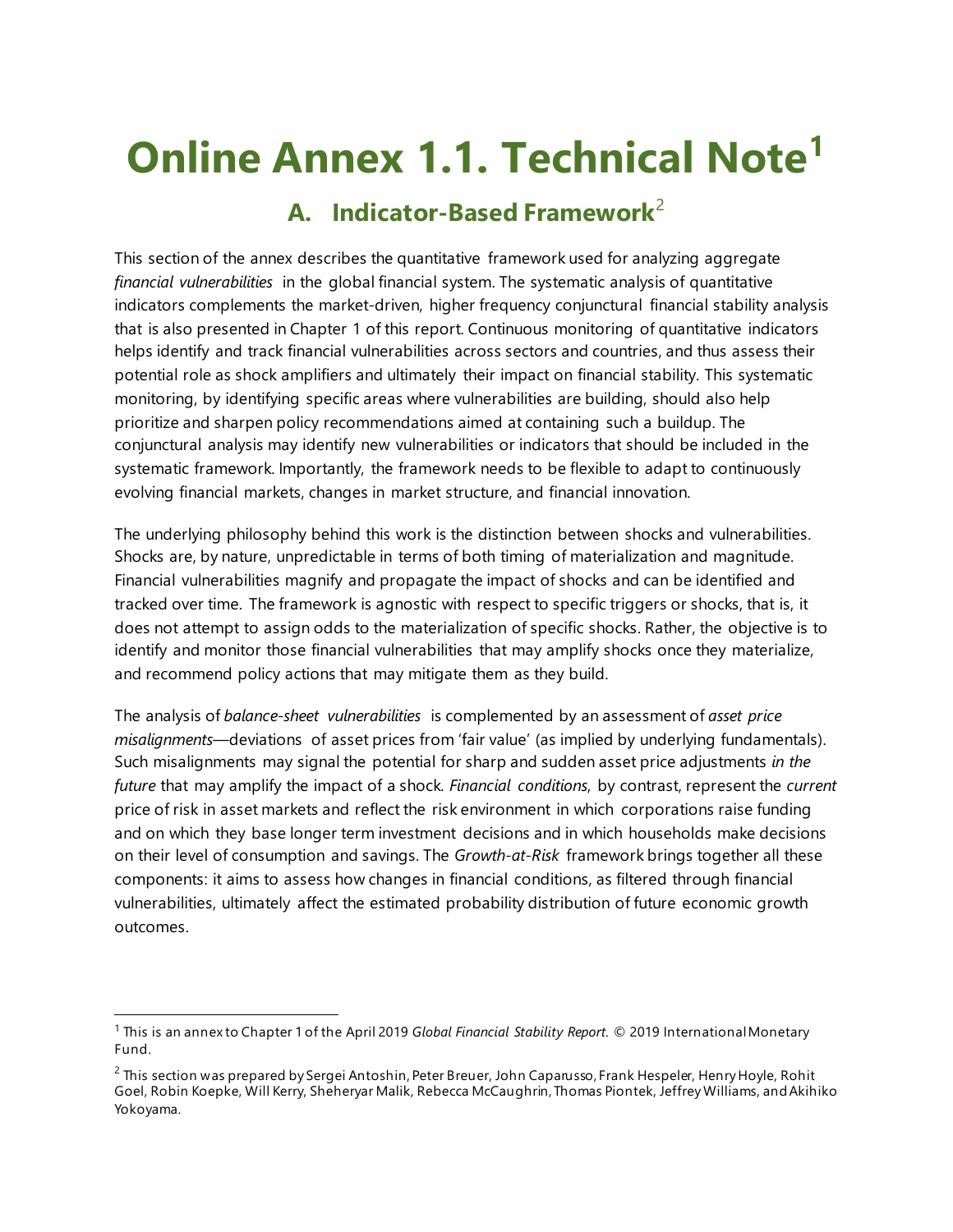#### **Framework**

The IMF's Indicator-Based Framework (IBF) is a quantitative framework to monitor, in a systematic manner, key financial vulnerabilities of the global financial system. Vulnerabilities arise from leverage, liquidity, maturity and currency mismatches. In absence of available off-balance-sheet data for a cross-section of countries the focus is restricted to on-balance-sheets vulnerabilities in six sectors: sovereigns, firms, households, banks, insurance companies, as well as other financial institutions. [3](#page-1-0)

The framework is guided by a few key principles. First, the objective is to focus on the build-up of balance sheet vulnerabilities in a systematic way. Second, the framework integrates to some extent the *level* of vulnerabilities with the *pace* and intensity of their deterioration. That is, it is not just the distance from historical levels that matters, but the speed with which vulnerabilities evolve. Third, the framework seeks to be parsimonious so as to provide summary measures and be operational on an ongoing basis. Finally, the framework is intended to be broad, forward-looking and sufficiently flexible to adapt to changing circumstances. To this point, the framework will continue to evolve due to further performance testing, the evaluation of new indicators, and in response to financial innovation and other structural changes in the global financial system.

Broad sets of indicators are aggregated and summarized by financial vulnerability indices (FVIs), which aim to provide a parsimonious assessment of balance sheet vulnerabilities across different sectors, geographic regions, and time. The FVIs are organized based on dimensions of vulnerabilities that could arise in institutions and sectors which participate in the financial system across 29 advanced and emerging market economies deemed systemically important (see Table A.1). These jurisdictions account for roughly 90 percent of global financial

# **Table A.1. Country Coverage**

| Advanced                                                                                                                                                                                                                                        | Emerging                                                                |
|-------------------------------------------------------------------------------------------------------------------------------------------------------------------------------------------------------------------------------------------------|-------------------------------------------------------------------------|
| Australia<br>Austria<br>Belgium<br>Canada<br>Denmark<br>Finland<br>France<br>Germany<br>Hong Kong<br>Ireland<br>Italy<br>Japan<br>Korea<br>Luxembourg<br>Netherlands<br>Norway<br>Singapore<br>Spain<br>Sweden<br>Switzerland<br>United Kingdom | <b>Brazil</b><br>China<br>India<br>Mexico<br>Poland<br>Russia<br>Turkey |
| United States                                                                                                                                                                                                                                   |                                                                         |

system assets (for criteria determining systemic importance see **IMF 2013 Decision on Mandatory** [FSAPs for 29 Countries with Systemically Important Financial Sectors\)](https://www.imf.org/external/np/pp/eng/2013/111513.pdf). The taxonomy of

<span id="page-1-0"></span> $3$  The other financial institutions sector aggregates data from investment funds, money market funds, trusts, brokerdealers, finance companies, funding companies, holding companies, securitization/structured finance vehicles and any residual categories, exclusive of financial auxiliaries and captive financial institutions, reported in national flow of funds data. Aggregate data is used where countries report it. For Euro Area countries aggregate data available from the European Central Bank were used. For China, data on asset managers have been aggregated from data on funds, wealth management products and trusts. Double entries have been eliminated as far as they could be identified.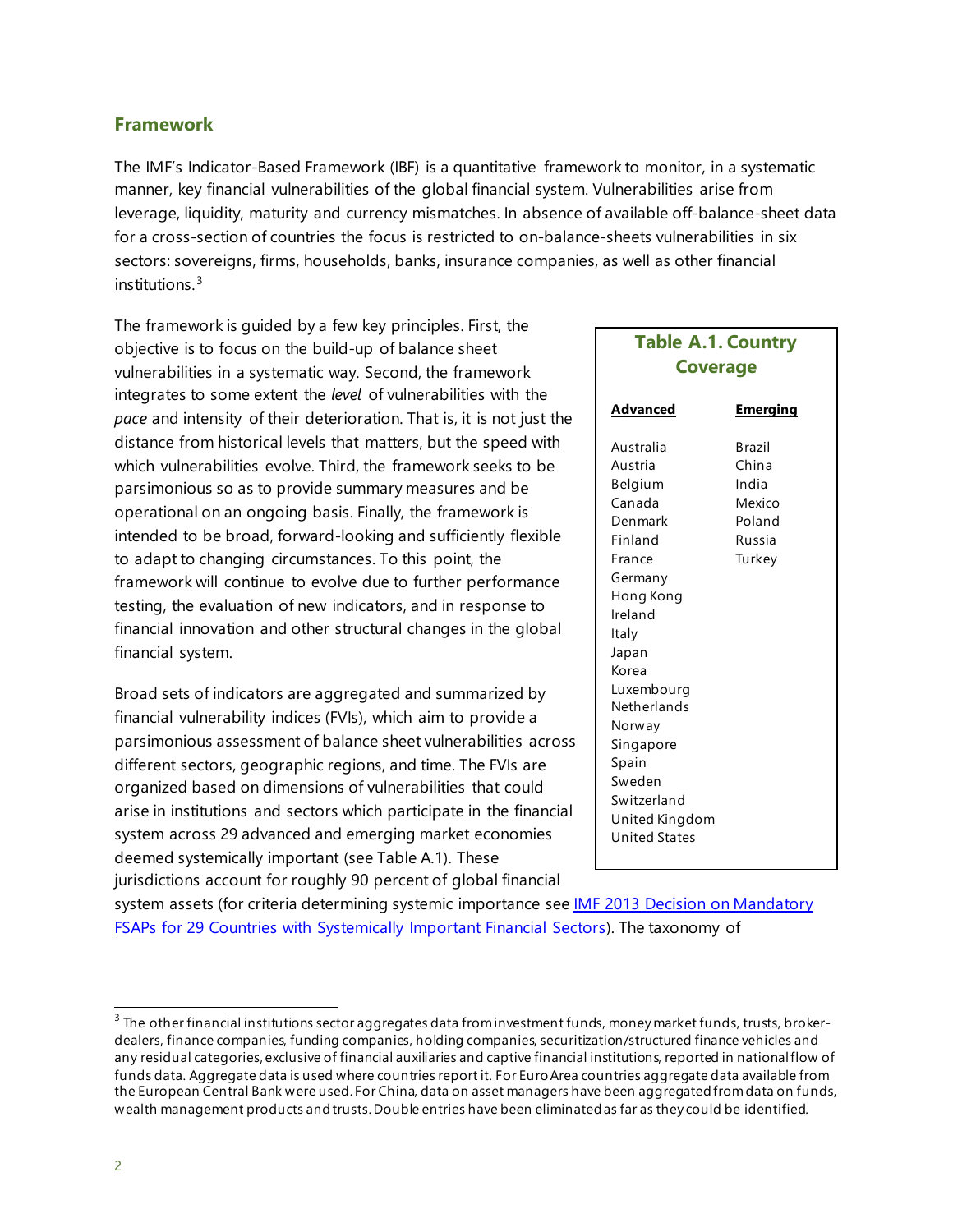vulnerabilities used here (see Table A.2) builds on the framework proposed by Adrian, Covitz, and Liang (2015).

| <b>Table A.2. Vulnerability Matrix</b>     |                                                                                                                                                                  |  |  |  |
|--------------------------------------------|------------------------------------------------------------------------------------------------------------------------------------------------------------------|--|--|--|
| <b>Vulnerability Category</b>              | <b>Definition</b>                                                                                                                                                |  |  |  |
| Leverage                                   | Measures the extent to which entities in each sector supplement own<br>funds with borrowed funds to enhance returns, grow assets, or finance<br>credit extension |  |  |  |
| <b>Liquidity Mismatch</b>                  | Examines the ability of an entity to meet a liability by liquidating assets                                                                                      |  |  |  |
| <b>Maturity Mismatch</b>                   | Broadly assesses rollover risk arising from the funding of longer-dated<br>assets with short-term liabilities which may be fragile                               |  |  |  |
| <b>Foreign Exchange</b><br><b>Mismatch</b> | Seeks to measure the sensitivity of an entity's balance sheet or flows to<br>changes in the exchange rates between domestic and foreign<br>currencies            |  |  |  |

## **Indicator Selection**

Specific indicators of balance-sheet vulnerabilities across major advanced and emerging markets were drawn from the literature on early warning indicators of banking and financial crises, on the determinants of the likelihood of distress in specific sectors (banking, corporate, etc.), as well as from IMF surveillance and past GFSR analyses.<sup>[4](#page-2-0)</sup> The selection of underlying indicators depends on a number of factors, including data availability, comprehensiveness of coverage, and structural characteristics of the financial system, among other factors. Series were also chosen based on availability over a long-enough time period (from 2000 onward if possible) to provide appropriate context—that is, to differentiate between "normal" and "stress" periods. In addition, while there is some unavoidable overlap in the indicators across categories, a large enough set of indicators was included to avoid weighting biases and differing signal types (see Table A.3). In some cases, indicators beyond those falling into one of the four vulnerability categories were considered.

<span id="page-2-0"></span><sup>&</sup>lt;sup>4</sup> Aikman et al (2018), Aikman et al (2015), Lee et al (2018), Office of Financial Research (2018).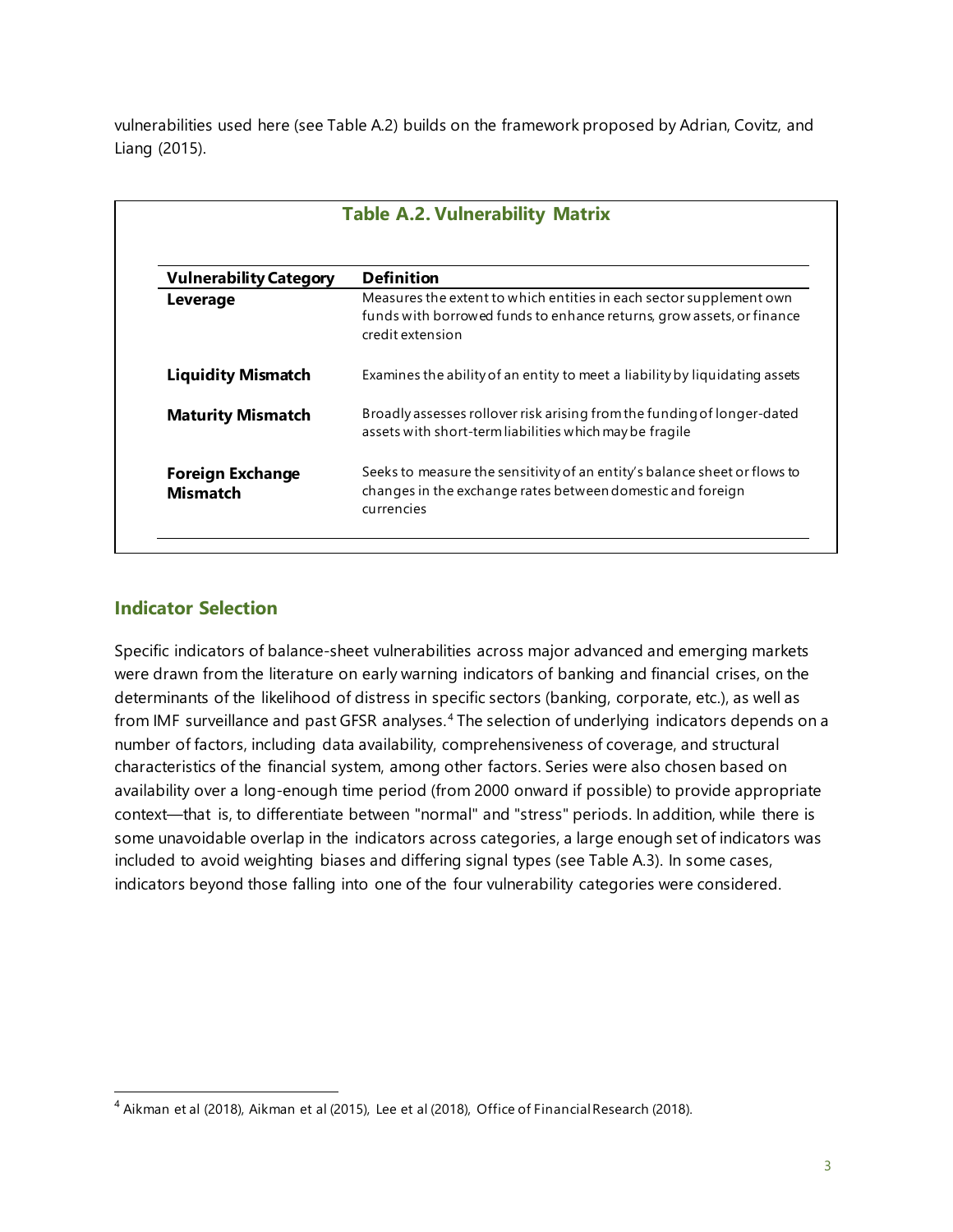| FVI<br><b>Underlying</b><br><b>Indicators</b> | Leverage                                                                                                                                                                                                                                                                                                                                                               | <b>Liquidity</b><br>Mismatch                                                                                                 | <b>Maturity</b><br><b>Mismatch</b>                                                                                                   | <b>FX Mismatch</b>                    | Other                                                                                                                                                      |
|-----------------------------------------------|------------------------------------------------------------------------------------------------------------------------------------------------------------------------------------------------------------------------------------------------------------------------------------------------------------------------------------------------------------------------|------------------------------------------------------------------------------------------------------------------------------|--------------------------------------------------------------------------------------------------------------------------------------|---------------------------------------|------------------------------------------------------------------------------------------------------------------------------------------------------------|
| Nonfinancial<br><b>Corporates</b>             | Net Debt to EBIT;<br><b>EBIT</b> to Assets;<br>Interest Coverage Ratio;<br>Corporate Debt to GDP;<br>Demeaned Corporate Debt<br>to GDP;<br>Share of BBB-rated Bonds in<br>IG index (US);<br>Share of CCC-rated Bonds in<br>HY index (US);<br>Share of CCC-rated Bonds in<br>HY new issuance (US);<br>Leverage ratio for the<br>Leveraged Loans Market<br>$(LLM)$ (US); | Cash to Short<br>Term Debt;<br><b>Fixed Assets</b><br>to Total Assets                                                        | Short-term<br>Debt to Total<br>Debt;<br>IG Corporate<br>Bond<br>Maturities:<br><b>HY Corporate</b><br><b>Bond Maturities</b><br>(US) | N/A                                   |                                                                                                                                                            |
| <b>Households</b>                             | Share of Cov-lite in LLM (US)<br>Household Debt to GDP;<br>Demeaned Household Debt<br>to GDP:<br>Debt Service Ratios (HH for<br>AE and PNF for EM)                                                                                                                                                                                                                     | N/A                                                                                                                          | N/A                                                                                                                                  | N/A                                   |                                                                                                                                                            |
| <b>Banks</b>                                  | Tier 1 Capital Ratio;<br>Buffer ratio;<br>Market-adjusted<br>capitalization;<br>Volatility of market-adjusted<br>capitalization;<br>Asset growth                                                                                                                                                                                                                       | Liquid Assets<br>to Short-term<br>Liabilities                                                                                | Deposit to Loan<br>Ratio;<br>Deposit to Loan<br>Gap                                                                                  | Net Open FX<br>Position to<br>Capital |                                                                                                                                                            |
| <b>Sovereigns</b>                             | Gross Public Debt to GDP;<br>Primary Gap                                                                                                                                                                                                                                                                                                                               | Share of<br>Foreign<br>Holdings in<br>Public Debt                                                                            | Remaining<br>Maturity of<br>Central<br>Government<br>Debt                                                                            | N/A                                   | External<br>Financing<br>Requirements as<br>a Percent of GDP                                                                                               |
| <b>Insurers</b>                               | Ratio of Debt to Assets;<br>Ratio of Assets to Equity;<br>Securities rated BBB or<br>lower in Bond Portfolio;<br>Percentage Gap to HP trend<br>in Ratio of Credit Assets to<br>Assets                                                                                                                                                                                  | Ratio of Broad<br><b>Illiquid Assets</b><br>to Total Assets                                                                  | N/A                                                                                                                                  | N/A                                   |                                                                                                                                                            |
| Other<br>financial<br>institutions            | Ratio of Debt to Assets;<br>Ratio of Assets to Equity;<br>Ratio of Loans to Assets;<br>Ratio of Credit Assets to<br>Total Assets;<br>Percentage Gap to HP trend<br>in ratio of Loans to Assets;<br>Percentage Gap to HP trend<br>in Ratio of Credit Assets to<br>Assets                                                                                                | Ratio of<br>Narrow<br><b>Illiquid Assets</b><br>to Total<br>Assets:<br>Ratio of Broad<br><b>Illiquid Assets</b><br>to Assets | Short-term<br>Liabilities<br>/Short-term<br>Assets<br>(Long-term<br>Assets -Long-<br>term Liabilities -<br>Equity)/Asset             | N/A                                   | Ratio of<br>Liabilities to<br>Banks over<br>Assets;<br>Ratio of Claims<br>on Banks over<br>Assets;<br>Percentage Gap<br>to HP trend in<br>above two ratios |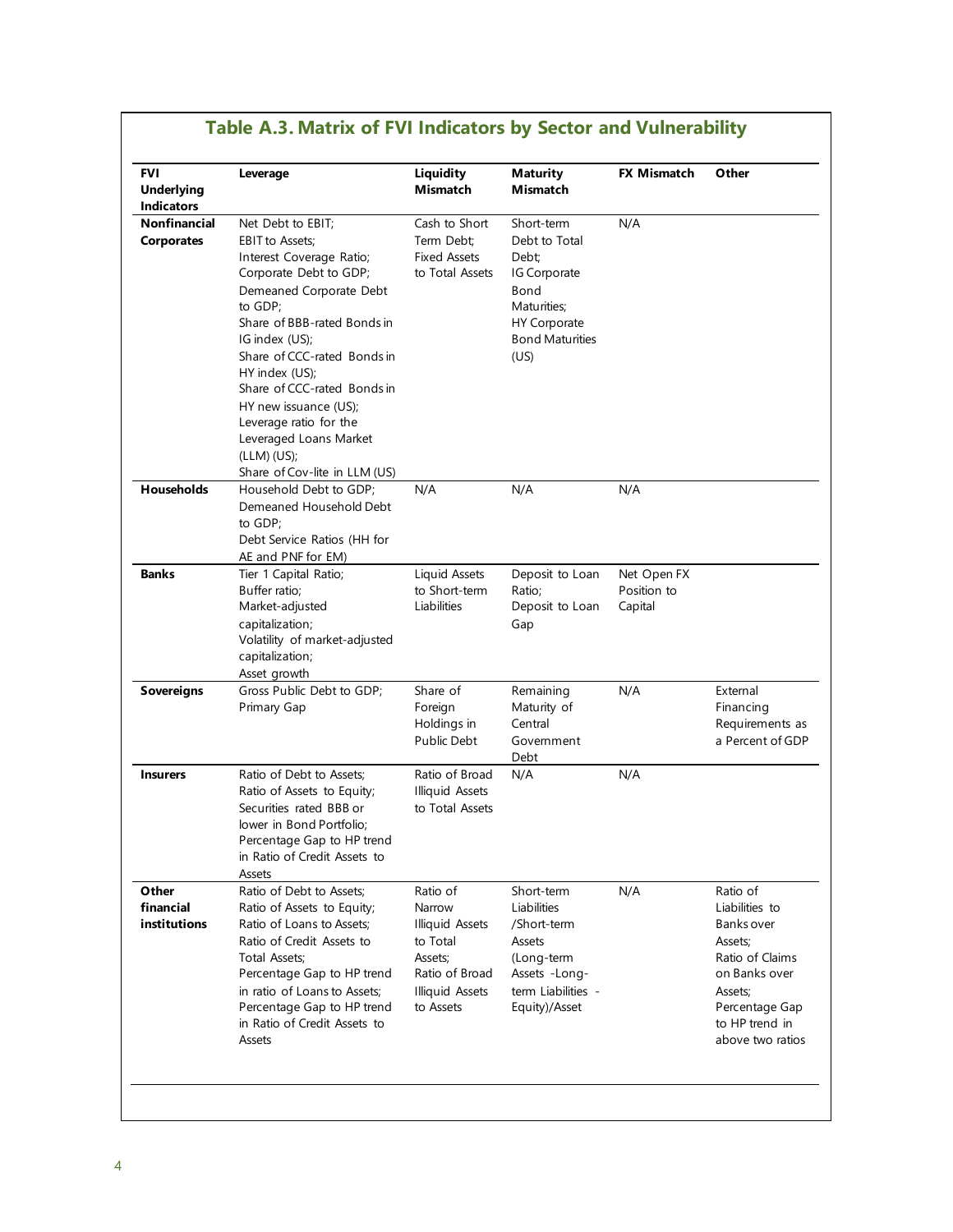### **Normalization and Aggregation**

For each sector, indicators were normalized for cross-country comparability purposes and then aggregated into FVIs. Indicators were separated into advanced and emerging market economy categories to facilitate comparisons across peer groups and to take into account structural differences and different degrees of financial development. Each indicator was normalized within its advanced or emerging market economy reference group using a pooled z-score by subtracting the cross-regional time series mean and dividing by the standard deviation for the basket. [5](#page-4-0)

The normalized indicators were then aggregated within each category of vulnerabilities.<sup>[6](#page-4-1)</sup> Within each of the six vulnerability categories, an unweighted arithmetic average of the z-scores of the indicators was used.<sup>[7](#page-4-2)</sup> For example, US household leverage is obtained by averaging the z-scores of debt-to-GDP, demeaned debt-to-GDP, and debt service ratios. This step was repeated for each country and each vulnerability category.

Next, a *sector financial vulnerability indicator (FVI)* was calculated for each country that represents the country's vulnerability in a particular sector. For this step, a weighted average is used with leverage assigned a weight of 50 percent, and the other mismatches receiving an equal weight across the remaining 50 percent.<sup>[8](#page-4-3)</sup>

*Regional FVIs* were then calculated for each sector, representing vulnerabilities in a particular sector for a geographic region. This is a nominal weighted average of the country level FVI across the countries in each region. Nominal GDP was used for the weights in most cases, though for the banking sector, bank assets were used (see Figure A.1 for an illustrative example of the steps of the aggregation process).  $9$ 

<span id="page-4-0"></span><sup>&</sup>lt;sup>5</sup> The z-score methodology preserves skewed or tail events that are relevant for stability analysis and is also the most commonly used technique for standardizing large datasets in other similar frameworks.

<span id="page-4-1"></span> $6$  The insurance and other financials sectors incorporate a rescaling step subsequent to the z-score transformation and before the aggregation process to make data from different sources more homogenous. In particular, each individual z-score is rescaled to fall in a range between -1 and +1 using the following procedure: (i) calculate the absolute value for each data point in the time series; (ii) calculate the maximum of these absolute values across the time series; and (iii) for each z-score data point, divide by the maximum absolute value from the previous step.

<span id="page-4-2"></span> $^7$  An unweighted simple average within each vulnerability category is employed as the source of a future crisis is unknown. The risk of overfitting by using pre-determined weights based on the last crisis is high, given uncertainty around future stress events. There is evidence that simple average weights can outperform Bayesian model averaging in the forecasting literature. See, for instance, Graefe et al. (2014) and Green and Armstrong (2015).

<span id="page-4-3"></span> $8$  Across vulnerability categories, leverage is given a higher weight due to better data availability both across time and geography, more consistent measurement across sector, and overall strong performance in providing advanced warnings of the buildup of risks in the financial system (see Aldasoro, Borio, and Drehmann 2018).

<span id="page-4-4"></span> $9$  For the other financials sector, subsector-specific metrics are aggregated across all subsectors within each country, such as broker-dealers, finance companies, investment funds, etc., using weights based on assets relative to GDP. The resulting country level FVIs are subsequently aggregated across countries using weights based on nominal GDP figures.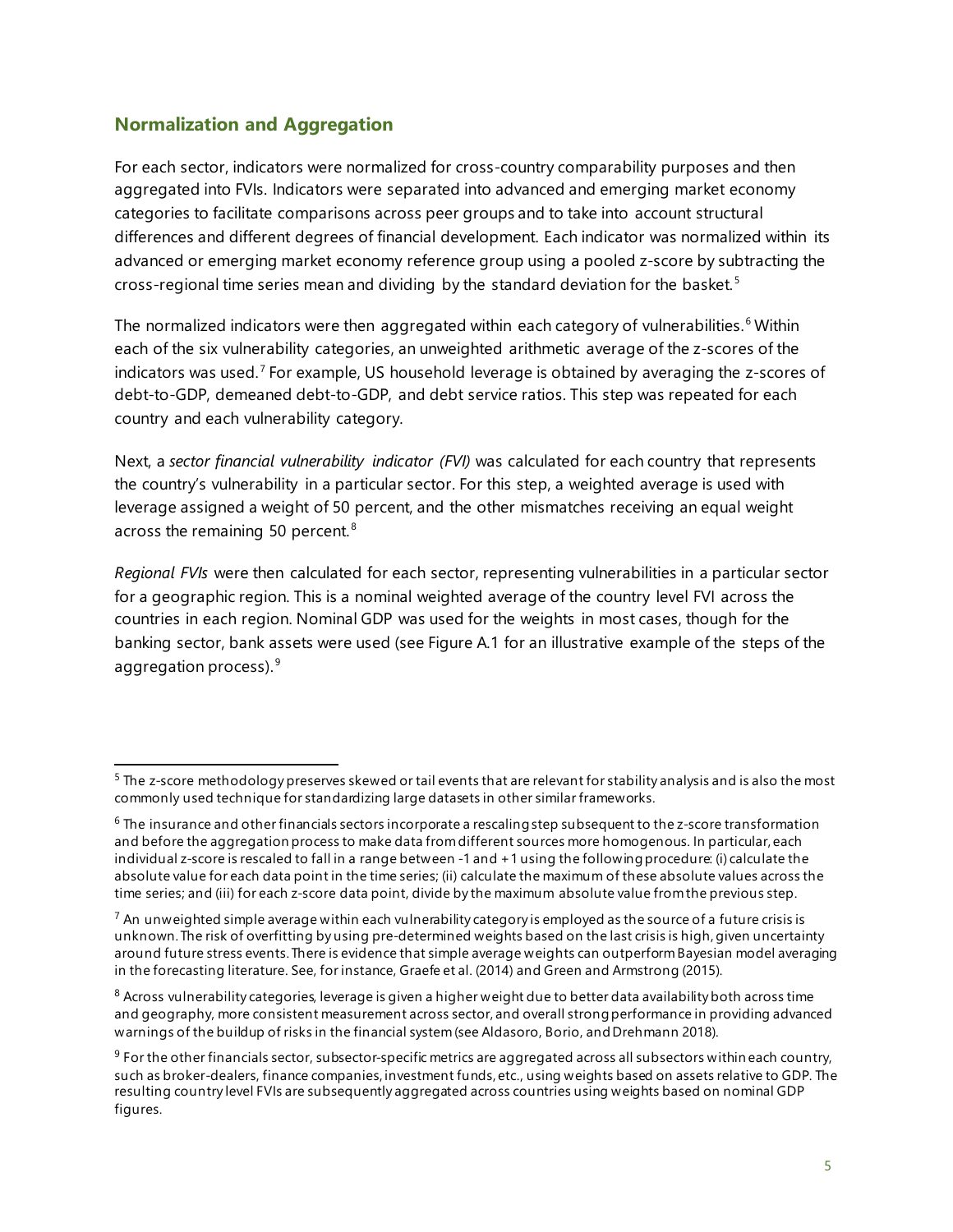

## **Positioning and Threshold Determination**

The regional FVIs were then compared to the entire historical range to produce heat-maps illustrating the scale of vulnerabilities in the financial system. Each quarterly observation in the regional FVIs for each sector are color-coded using percentiles to convey increasing degrees of potential vulnerability based on each observation's position within the long-term range across the advanced and emerging market economy pools.<sup>[10](#page-5-0)</sup> The percentiles are then translated to heat-map colors such that each color represents an equal quintile share of the distribution.

To make the heat-map colors consistent at the regional and the country level, the thresholds determined at the regional level are then applied to the country level FVIs separately for advanced and emerging market economies. This process is used to identify the share of countries with elevated vulnerabilities in Figure A.2. Overall, the more countries that cross a critical threshold, the more the underlying indicator, and ultimately the vulnerability, signal a divergence from normal or safe levels and towards a more vulnerable state for that sector in the region or country. Figure A.3 depicts a of summary heat map of the sector-level vulnerabilities by region, aggregating across leverage and other mismatches to get the composite vulnerability measure.

<span id="page-5-0"></span> $10$  For example, at the regional level, China is only compared or "pooled" with the Other Emerging Markets region. Similarly, the US is only compared with the Euro Area and Other Advanced Economies.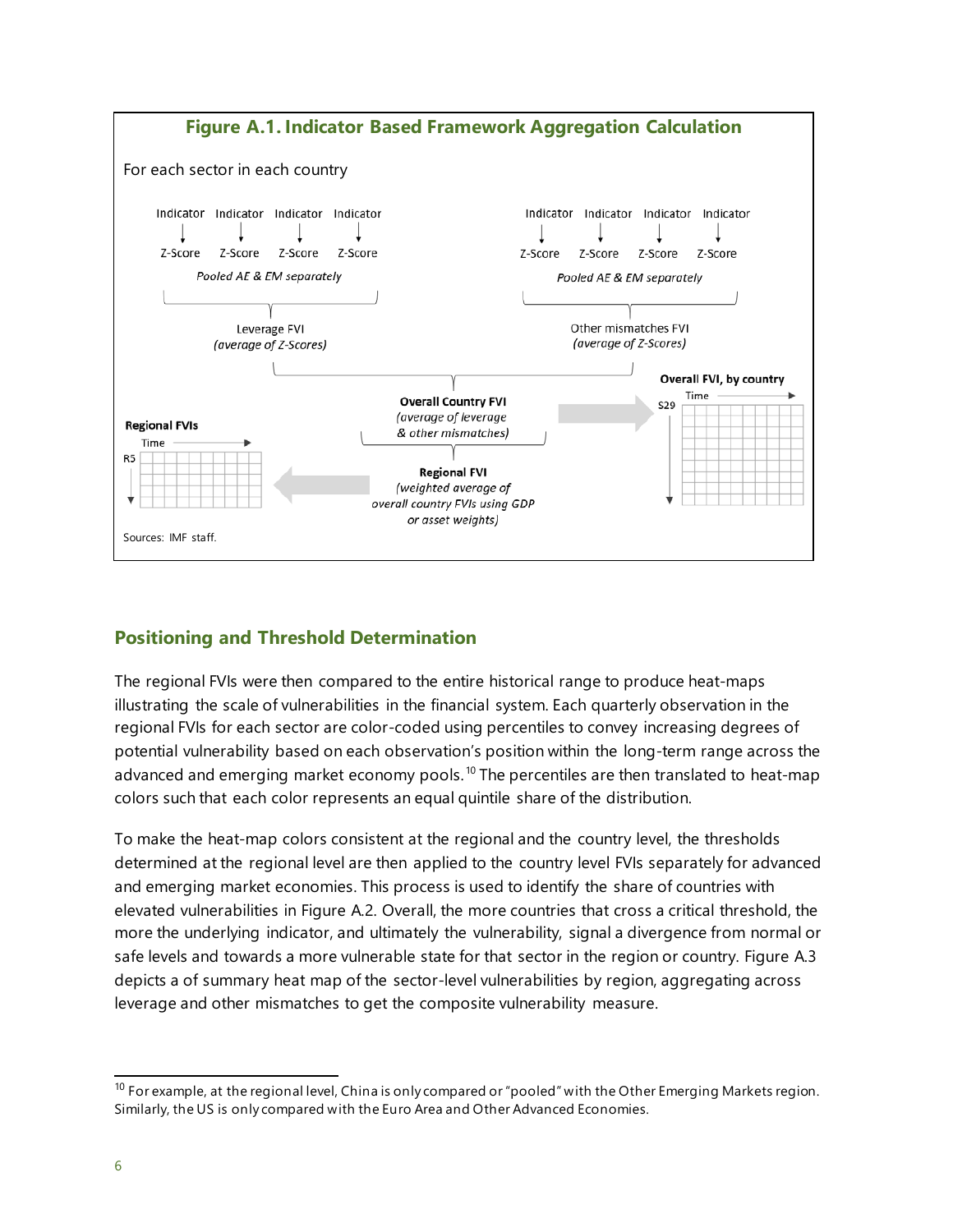

Sources: Bank for International Settlements; Bank of Japan; Bloomberg Finance L.P.; China Insurance Regulatory Commission; European Central Bank; Haver Analytics; IMF, Financial Soundness Indicators database; S&P Global Market Intelligence; S&P Leveraged Commentary and Data; WIND Information Co.; and IMF staff calculations.

Note: In panel 1, the global financial crisis reflects the maximum vulnerability value from 2007 to 2008. In panel 2, red shading indicates a value in the top 20 percent of pooled samples of advanced and emerging market economies for each sector from 2000 through 2018 (or longest sample available), and dark green shading indicates values in the bottom 20 percent. In panels 1 and 2, for households, the debt service ratio in emerging market economies is based on all private nonfinancial firms. Other systemically important advanced economies comprise Australia, Canada, Denmark, Hong Kong SAR, Japan, Korea, Norway, Singapore, Sweden, Switzerland, and the United Kingdom. Other systemically important emerging market economies comprise Brazil, India, Mexico, Poland, Russia, and Turkey. GFSR = Global Financial Stability Report.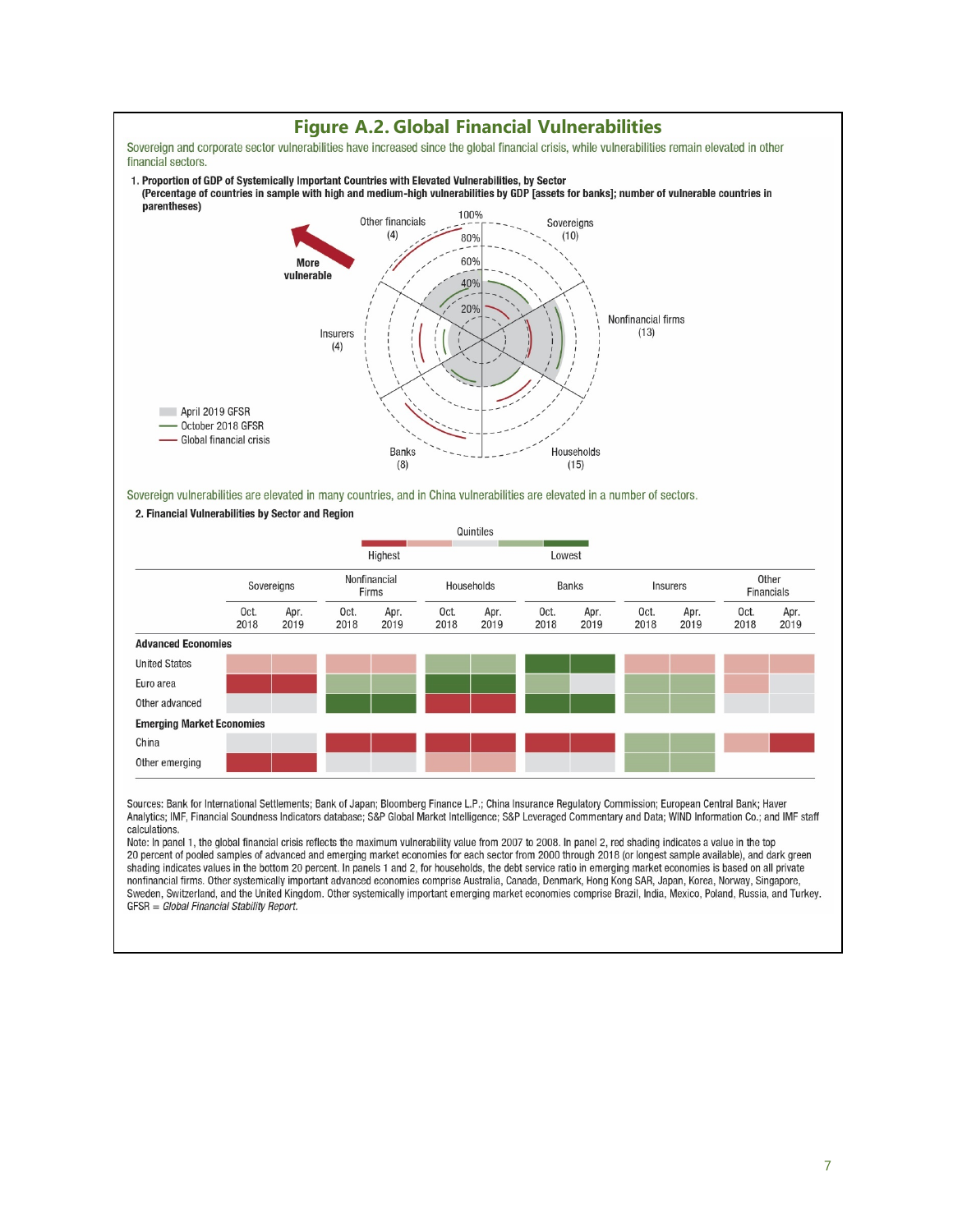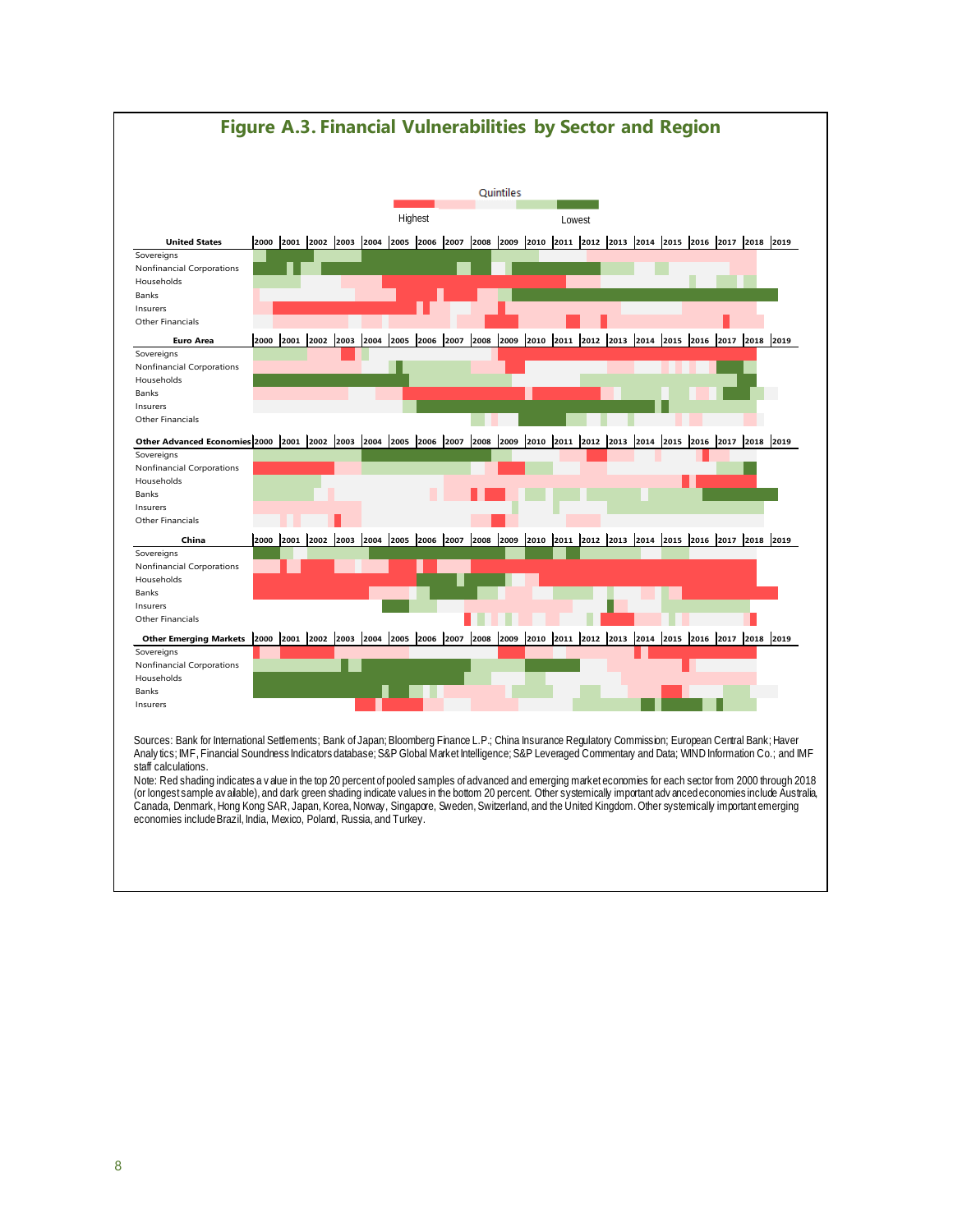#### **Limitations of the Financial Vulnerability Indices**

*Indicator selection***:** Identifying the appropriate set of indicators to assess financial vulnerabilities across a wide range of countries is challenging. The list of indicators included in most financial stability frameworks is typically based on prior empirical research and judgment, informed by the history of financial crises and the need to capture as broad range of vulnerabilities as possible. There are trade-offs that can complicate the selection process when selecting indicators and data inputs. One trade-off is data frequency: higher-frequency data may facilitate real-time policy action, but often this comes at the expense of a shorter time horizon. In addition, higher frequency data tend to be more volatile and yield a greater proportion of false signals.<sup>[11](#page-8-0)</sup> Moreover, the number of variables used in the framework needs to be large enough to cover a broad range of financial market activities so that no single indicator receives a higher weight, skewing the aggregate assessment. However, with too many indicators, the clarity of the overall message from the framework could be reduced and affect the ultimate communication of results to policymakers.

*Data gaps***:** Data availability is another limitation. The IBF and FVIs may miss vulnerabilities that are hard to quantify. Certain indicators may be unavailable, unreliable (e.g., distorted by structural breaks, show bias), partial, not comparable, or confidential. [12](#page-8-1) First and foremost, balance sheet data are available only with considerable lag and may not always reflect the current state of vulnerabilities. Second, institutions may have considerable exposures not captured by balance sheet data, such as financial leverage, derivatives and other off-balance sheet commitments. Third, there are limitations to quantifying new, emerging vulnerabilities, such as vulnerabilities related to cyber risks, among others. In addition, there are specific areas of the financial system where data opacity is especially problematic. The data limitations are most severe for those institutions, activities, and market segments that lie outside of the regulatory perimeter or are less regulated. For example, notable gaps are evident in the nonbank financial sector, where data coverage on activities such as securities lending, bilateral repos, and derivatives transactions is inadequate. Visibility into potential risks tied to funding mismatches or the build-up of financial market leverage is limited or partial. The lack of timely, granular, and comparable measures of market liquidity is another significant gap, limiting visibility into liquidity risks. Similarly, the lack of information on currency mismatches in the nonfinancial corporate sector and most household vulnerabilities significantly limit the analysis in those areas. These gaps highlight the need to improve data coverage.

*Signaling quality***:** Because most of the FVIs are calculated relative to historical norms within advanced and emerging market economies, they cannot account for out of sample events. As such, some of the indicators are available only with a lag they may suffer from the inability to provide an early-enough warning or reliable thresholds to signal to policymakers that policy action needs to be taken. The difficulty in providing early warnings or reliable turning points may not provide policymakers with ample time to mitigate the buildup of vulnerabilities or to implement crisis

<span id="page-8-0"></span><sup>&</sup>lt;sup>11</sup> See Kliesen, Owyang, and Vermann 2012.

<span id="page-8-1"></span> $12$  This is particularly relevant to the other financials and insurance sectors where data coverage for emerging market economies is limited, and reliable data is in many cases not available until the global financial crisis.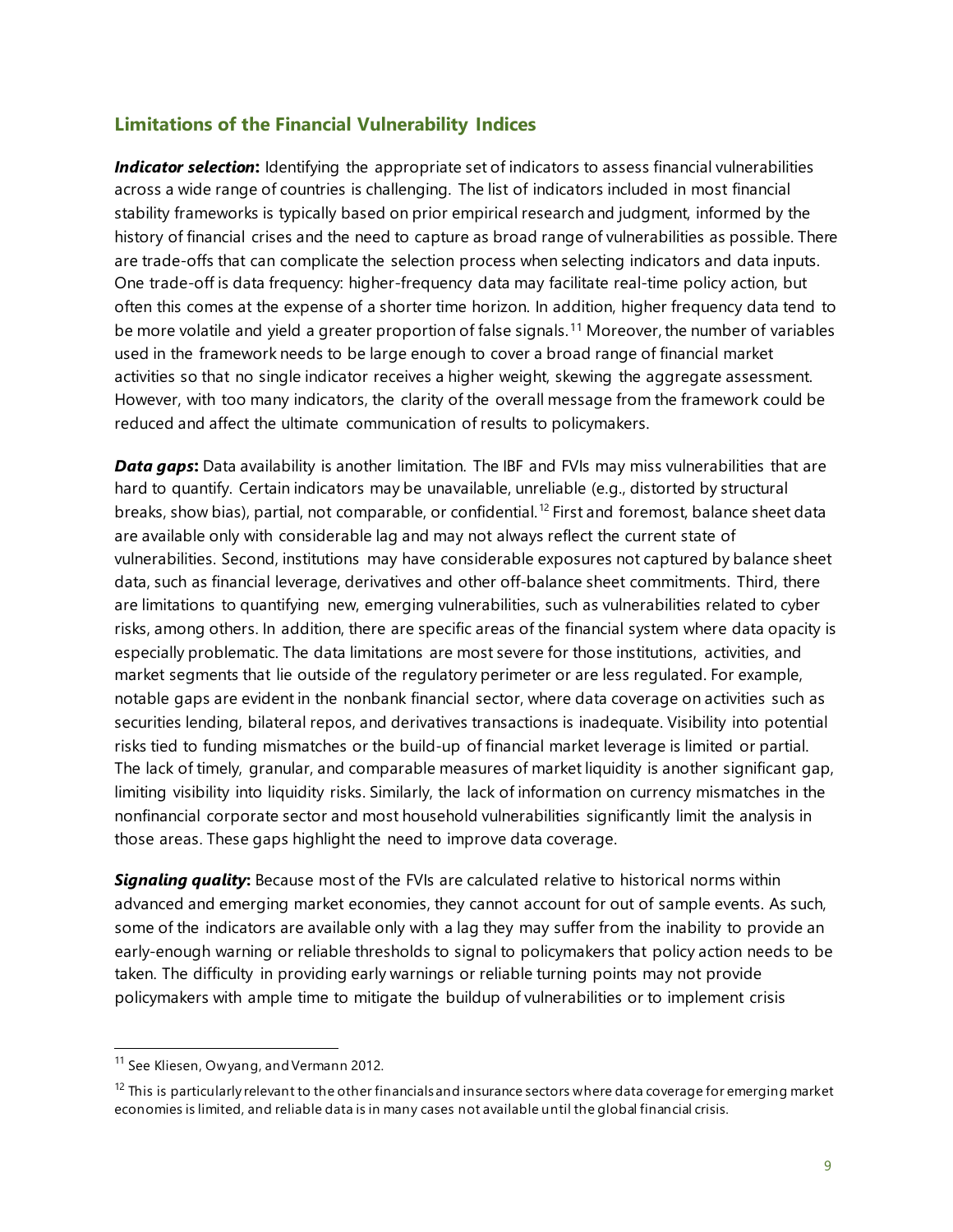management measures. More work is needed to test for forward-looking characteristics of the underlying FVI indicators.

**Complexity:** The IBF and FVIs do not currently take into account system-wide feedback effects or breaks in historical relationships. Each sector and vulnerability in the FVI framework cover a particular aspect of financial stability, but there are complex linkages across sectors, vulnerabilities and countries that cannot be fully captured by sector-specific vulnerability indicators. Further, the financial system is dynamic and evolves over time. Vulnerabilities in the financial system may build from many sources, not all of which are well understood or quantifiable. The introduction or tightening of financial regulations may also shift risks to other areas or introduce new channels through which risks are transmitted. Tracking this risk migration and interconnectedness is a challenge. Thus, the analysis of sector-specific vulnerabilities should be complemented by the analysis of interconnectedness which could amplify systemic distress.

As a result of these limitations—related to the constraints of the framework, as well as data gaps the IBF should be viewed as one of the tools used to monitor the health of the financial system. Going forward, the IBF framework is expected to evolve to keep up with the changes in the financial system, data availability and further research on financial stability issues.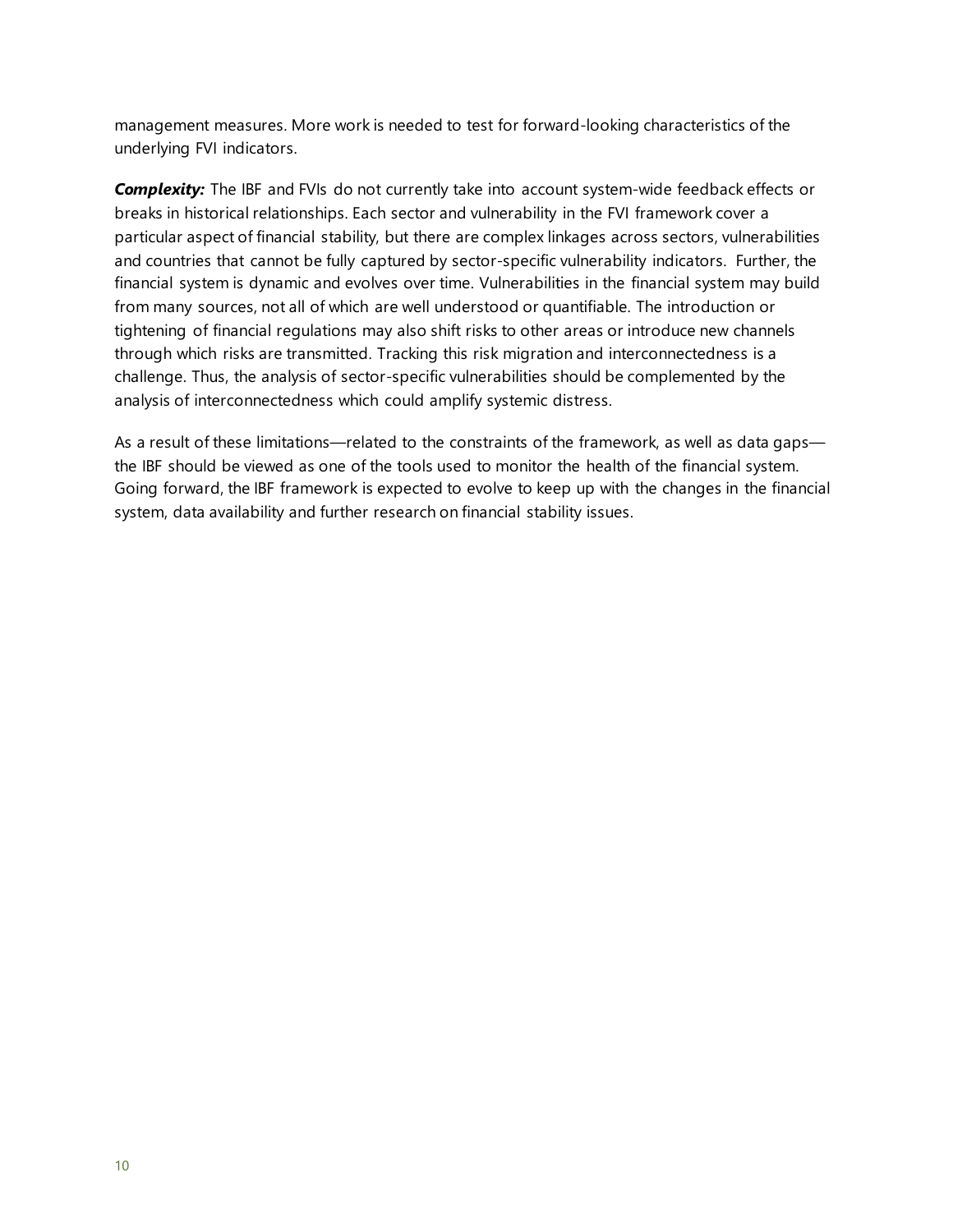# **B. Euro Area Banks' Sovereign Exposures and Nonperforming Assets[13](#page-10-0)**

This section explains the methodology behind the analysis of euro area banks, specifically: (1) markto-market losses on banks' sovereign exposures; (2) potential losses on bank nonperforming loans (NPLs); (3) a "stock-and-flow" model for estimating NPL disposals and the formation of new NPLs over time; and (4) a forward-looking analysis of the potential impact on banks of provisioning and disposing of NPLs.

## **Sample Construction**

Most of these analyses (items (1), (2) and (4) above) are based on the sample of banks in the EBA's annual Transparency Exercise (hereafter, the 'EBA banks') for 2018:Q2. This sample is similar to the list of institutions supervised by the Single Supervisory Mechanism.

The stock-and-flow NPL analysis (item (3) above), which relies much more on time series comparability and which (unlike the sovereign exposures exercise) can draw on information from bank annual reports, uses a balanced panel that includes all banks for which the required financial data are continuously available over the period 2013 through 30 June 2018.

# **Estimating Capital Losses on Sovereign Exposures**

The impact of a sovereign pricing shock is calculated as:

$$
\Delta \, Book \, Value \, = \, \sum_{i=Countries} - (Exposure_i \, x \, Price \, sensitive \, proportion_i \, x \,Duration_i \, x \, \Delta \, Yield_i)
$$

'Exposure' is the book value of sovereign bond assets on banks' balance sheets. The 'price sensitive proportion' indicates the proportion of sovereign bonds that are held in accounts ('held for trading', 'mark to market' or similar designations) requiring that changes in bond prices be reflected in book values and therefore in shareholders' equity. Duration is the weighted average tenor of cash dividend and principal payments. Yield is the market yield on a bond, which can differ from the contractual coupon as the bond price changes.

EBA Transparency Exercise disclosures include granular information regarding each EBA bank's sovereign exposures, including:

- *Total holdings of sovereign bonds* of each European Union country, the United States, Japan and a few other countries. Some countries, to which EBA banks have small exposures, have been grouped into an 'Other' category for the purpose of estimating losses.
- *Grouping of sovereign exposure to each country into six maturity buckets* by remaining maturity of: (1) less than 1 month; (2) 1 to 3 months; (3) 3 to 12 months; (4) 1 to 3 years: (5) 3 to 5 years;

<span id="page-10-0"></span><sup>&</sup>lt;sup>13</sup> This section was prepared by John Caparusso.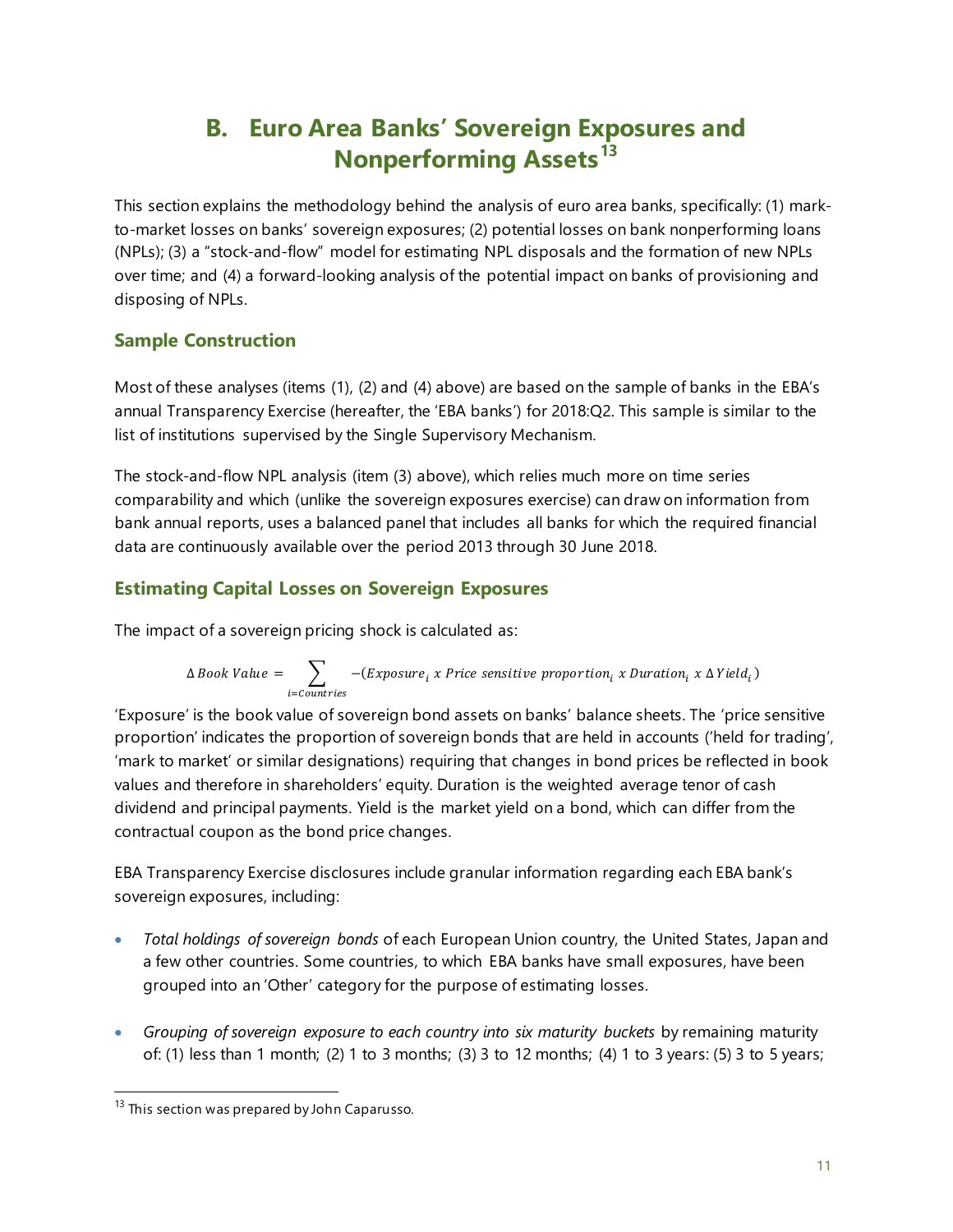and (6) 5 to 10 years. The weighted average maturity is calculated based on the mid-point maturity of these buckets; and this weighted average maturity is used to estimate the duration of the government bond portfolio (since these are generally not amortizing bonds and interest rates are low, the distinction between duration and weighted average maturity should be relatively small).

• *Classification of sovereign exposures by accounting treatment*. Classifications have evolved with changes in accounting principles, but in each period the exposures can be grouped into portfolios whose accounting valuation is sensitive to changes in bond pricing (whether changes are recognized through the P&L or directly against equity), and those that are insensitive to bond price changes.<sup>[14](#page-11-0)</sup>

The banking systems likely to be most affected by changes in government bond yields are those with large sovereign exposures (Italy, Portugal, France and Spain stand out) and where a high proportion of those exposures are booked as price-sensitive assets (Italy and Portugal) (Figure B.1, panels 1 and 2).



Sources: European Banking Authority Transparency Exercise; and IMF staff analysis.

Note: MTM indicates mark-to-market instruments, whose book values change in response to changes in yields. Data labels in the figure use International Organization for Standardization (ISO) country codes; Total= total for all European Bankiing Authoritiy sample banks.

Banks' sensitivity to capital loss from interest rate moves is exacerbated when sovereign positions are of relatively long duration. This risk factor appears relatively benign across most of the countries

<span id="page-11-0"></span><sup>&</sup>lt;sup>14</sup> Bonds' book value sensitivity to underlying price changes depends on their accounting treatment. For bonds held in trading accounts or in 'mark-to-market' positions, book values respond to changes in underlying prices that reflect either changes in the broad interest rate environment or changes in the riskiness of specific bonds. The balance sheet values of bonds in 'held to maturity' accounts do not respond to changes in the yield on those instruments.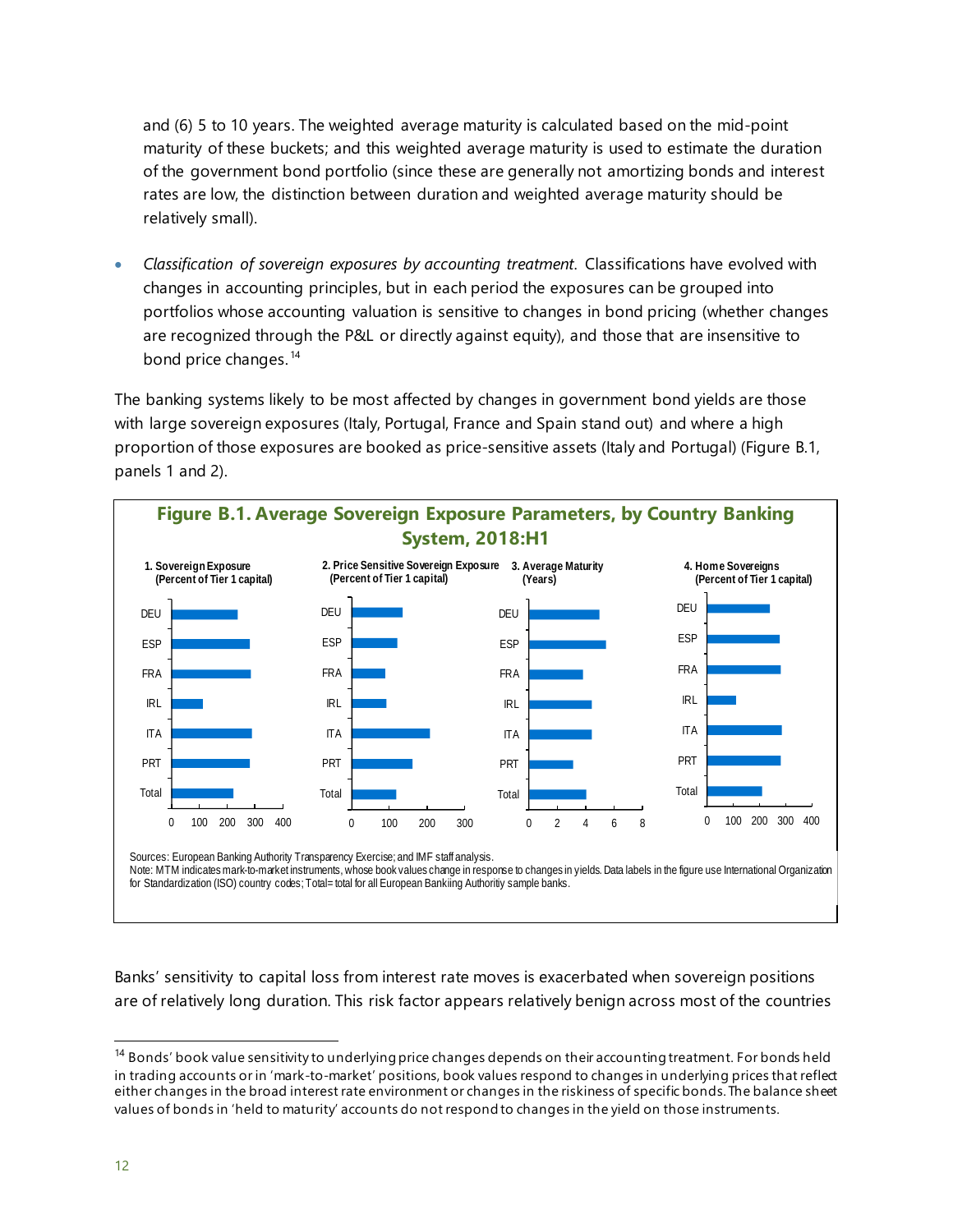with large sovereign positions (Figure B.1, panel 3), Finally, it is worth noting that most banking systems are focused on holdings of domestic sovereigns. (Compare Figure B.1 panel 4 with panel 1). This concentrates sovereign-banking system linkages and risks within countries but may ameliorate cross-border spillovers from sovereign yield increases in one country to the capital positions of banks elsewhere.

We stress-tested bank sovereign exposures under a mild downside scenario and a severe downside scenario. These shocks are assumed to vary according to the rating of sovereign bonds (Figure B.2) and are calibrated according to past changes in yields in periods of stress. The mild (severe) scenario correspond to the  $90<sup>th</sup>$  (99<sup>th</sup>) percentile of 3-month changes in 5-year sovereign yields over the period 2000–18. The scenarios assume a flight to quality for AAA-rated bonds, where changes correspond to the 10<sup>th</sup> (1<sup>st</sup>) percentile of 3-month changes over the same period. For comparison, the Bank of Italy's most recent Financial Stability Report (Bank of Italy, 2018) calibrated banks' sovereign sensitivities against a 100 basis point increase in sovereign yields.

| <b>Figure B.2. Change in Sovereign Yield by</b><br><b>Scenario and Country Credit Rating</b> |        |    |     |            |           |  |  |
|----------------------------------------------------------------------------------------------|--------|----|-----|------------|-----------|--|--|
| Sovereign credit rating                                                                      |        |    |     |            |           |  |  |
| Scenario                                                                                     | AAA    | AA | А   | <b>BBB</b> | <b>BB</b> |  |  |
| Mild                                                                                         | $-50$  | 0  | 25  | 50         | 75        |  |  |
| Severe                                                                                       | $-100$ | 50 | 150 | 250        | 425       |  |  |
| Sources: Bloomberg Finance L.P.; and IMF staff analysis.                                     |        |    |     |            |           |  |  |

# **Techniques for Analysis of Nonperforming Loan Portfolios**

The analyses presented in this chapter deploy three distinct techniques for assessing NPL portfolios: (1) Estimation of potential losses on the stock of NPLs; (2) an NPL stock-and-flow model to estimate NPL disposals (sales, write-offs) and new NPL formation (net of recoveries); and (3) estimates of the impact on banks' reported financial performance of provisioning and disposing bad debts.

#### *Estimating potential losses on NPL balances*

Banking systems' asset quality differs materially across countries, with Portugal, Italy and Ireland all maintaining very large stocks of non-performing loans (Figure B.3, panel 1). Loan-loss reserve ratios are more homogeneous, with most countries' banks holding reserves at about 50 to 65 percent of NPLs (Ireland, perhaps because it has a higher proportion of secured NPLs, has a lower reserves coverage) (Figure B.3, panel 2).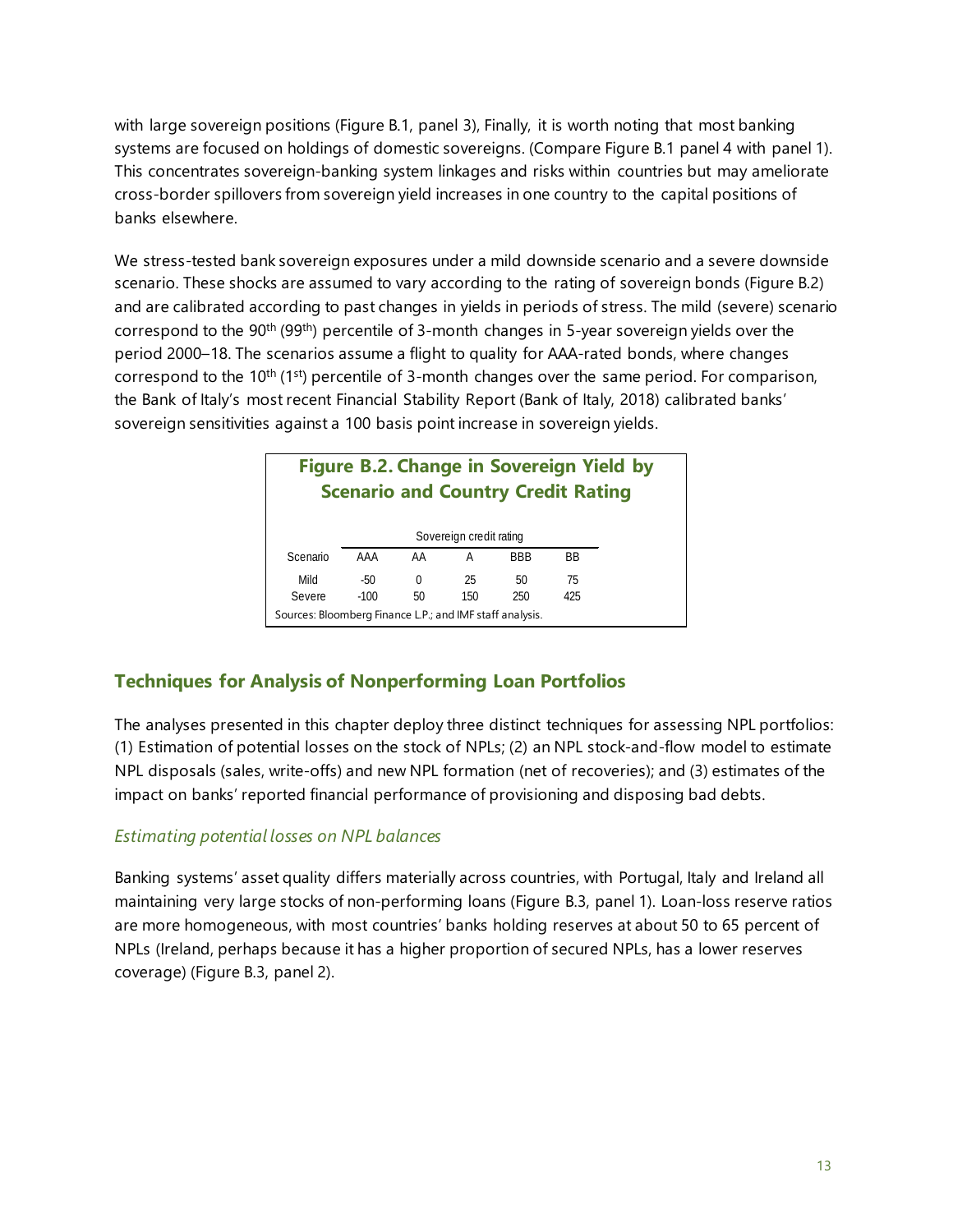

Most countries' NPL portfolios are also skewed toward unsecured credits, which generate relatively low recoveries. The distinction between secured and unsecured NPLs is important because their loss ratios differ sharply. Loss ratio estimates should in theory be based on the secondary market prices for NPL portfolios. This information is sparsely available. A survey of distressed debt investors across Europe conducted from 2012 through 2015 suggests prices between 45 and 60 percent of book value for secured NPLs and around 35 percent of book for unsecured NPLs (Figure B.4, panel 1). The pan-European survey information forms the basis for the moderate scenario loss assumptions in Figure B.4, panel 3.

Many investors have cautioned that this aggregate information may not reflect the diversity in actual prices. It masks considerable variation across countries, much of which is attributable to very significant differences in the expected (and variation in) elapsed time necessary for investors to recover cash from a purchased portfolio: less than a year on average in the UK and Ireland, roughly two years in Germany and Spain, and on average seven years (with significant variation and uncertainty) in Italy. These variations in recovery times, which reflect the strength of creditor rights and insolvency processes, have a significant impact on loan pricing. For example, selected transaction data from Banca IFIS, a prominent market participant, suggest that in Italy fully secured NPL portfolios generally sell for 30 to 40 percent, and totally unsecured portfolios fetch less than 10 percent, of book value (Figure B.4, panel 2).

These lower NPL portfolio transaction prices form the basis for the loss assumptions on secured and unsecured NPL sales underlying the 'adverse' scenario shown in Figure B.4, panel 3. An important implication of this finding is that the very low assumed recovery rates in the adverse scenario are primarily responsible for these countries' loan-loss reserves shortfalls and hits to capital on bad debt losses. Simply put, reserves are sufficient to cover estimated losses in the moderate scenario,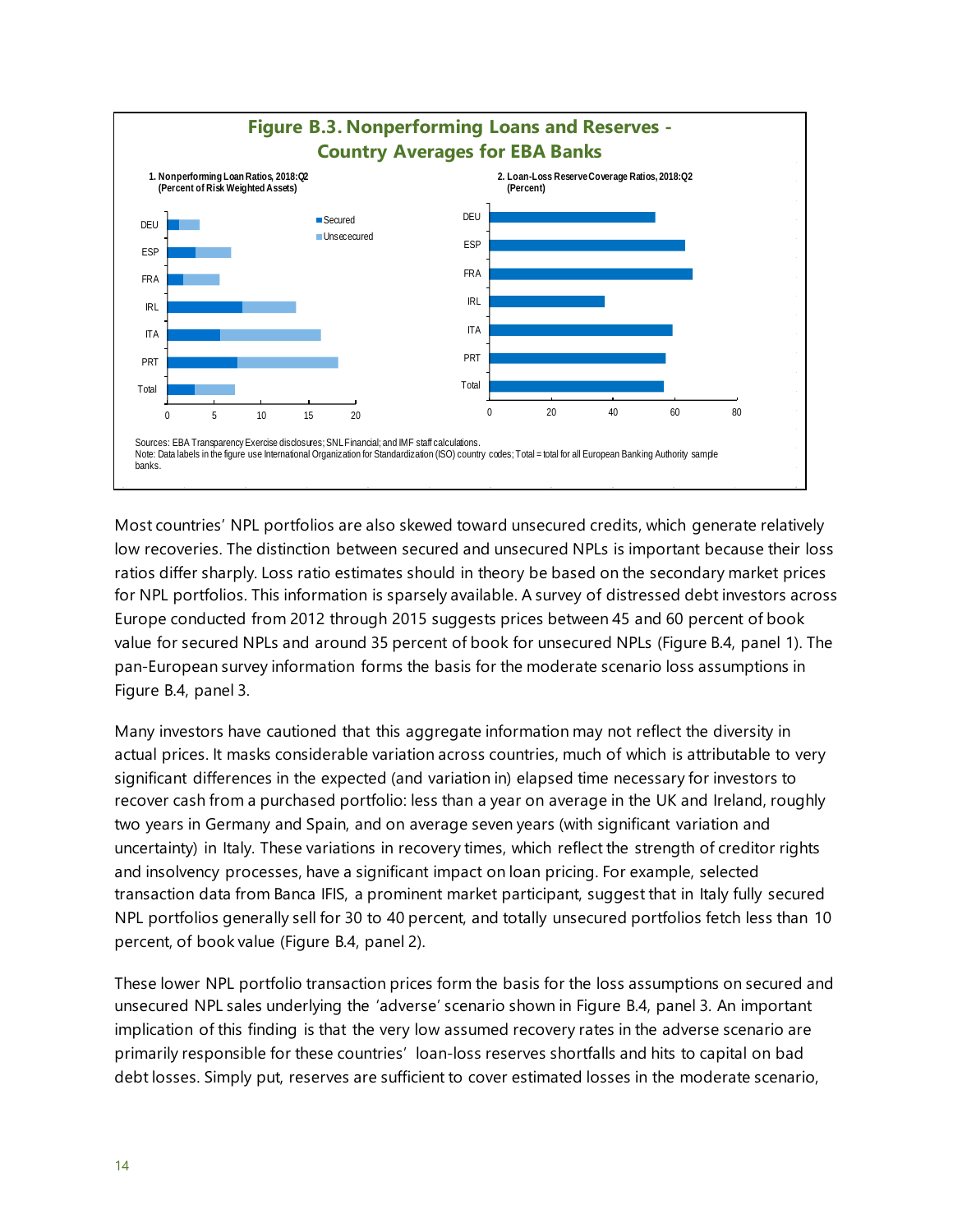

but the higher estimated losses in the adverse scenario that are in excess of loan-loss reserves are deducted from the estimated capital position.

While the deduction of losses on NPLs from banks' capital is straightforward, the impact on bank capital *ratios* is less so. When a bank realizes a loss through disposal of NPLs, its risk-weighted assets (RWAs), the denominator of the capital ratio, also declines. The exercise conducted here assumes that *unsecured* NPLs are 100 percent risk-weighted, but that *secured* NPLs are zero percent risk-weighted. While this assumption may appear to understate RWAs associated with disposed NPLs, we also assume that all NPLs are weighted using standardized models. In practice, large banks apply internal models that may apply risk-weightings below 100 percent for a significant proportion of their NPLs. RWA reduction can exert a significant effect on the Tier 1 ratios of high-NPL banks. In some cases, the combined effect of high loan-loss reserves and the positive effect of denominator reduction can cause even loss-making disposals to generate a rise in banks' Tier 1 capital ratios. Losses on sovereign bond positions reduce total assets and therefore exert a similar, though less pronounced, effect on a bank's simple capital-to-assets leverage ratio. However, because sovereign bond positions are zero risk-weighted, losses on these bonds do not reduce risk-weighted assets.

#### *Estimating NPL disposals and new NPL formation*

Time series estimates of NPL disposals and new NPL formation in each period are not required to estimate adjusted book value at a point in time, but they help to understand the dynamics underlying the current NPLs and reserves at each point and gauge banks' capacity to reach policy targets (for example, gross NPL ceilings or loan-loss reserves coverage levels) in the future.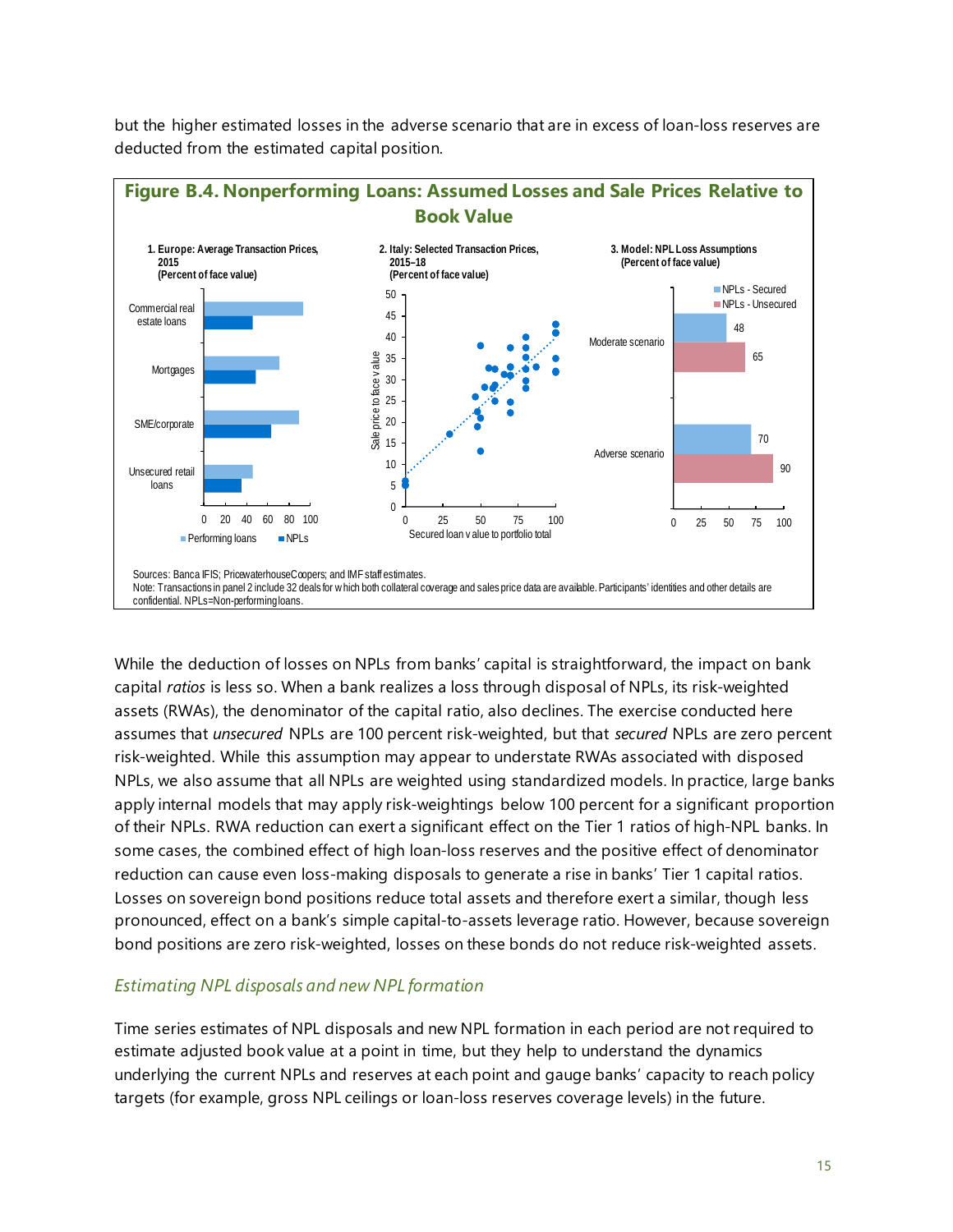The first equation below is used to estimate NPL disposals (elimination of gross NPLs through all means, including sales, write-offs, transfers to state asset managers, or others) during a period. The values for disposals are then substituted into the second equation to estimate new NPLs in a period.

 $LLR_{EOP} = LLR_{BOP} + Provisions - Dispo  
}sals$ 

 $NPL_{EOP} = NPL_{BOP} + New \widetilde{NPLS} - DispoSals$ 

where LLR = loan-loss reserves (balance sheet). Provisions are the income statement charge for loan losses. EOP = end of period and BOP = beginning of period. Terms in bold font are reported figures, those capped with ͂symbols are derived estimates.

This framework is approximate—it essentially assumes that disposed loans have been fully reserved—but it appears to be the most accurate approach available in the absence of detailed information on the loan-loss reserve coverage of loans disposed.

### *Forward-looking analysis of bank NPL provisioning and disposals*

European authorities are introducing new policies intended to reduce the stock of NPLs and to build buffers against possible future episodes of heightened NPL formation. Most importantly, the ECB has introduced Pillar 2 (advisory, not compulsory) guidance for banks to raise loan-loss reserve coverage on new NPLs incurred after 1 April 2018. Specifically, the ECB has issued guidance for banks to build a 100 percent provision coverage on unsecured loans within two years and on secured loans over seven years (ECB, 2018). In addition, the EBA has introduced guidelines advising banks with a gross NPL ratio above 5 percent to establish a strategy to manage and mitigate nonperforming exposures (EBA, 2018). While these policies are needed to help banks reduce the burden of NPLs on their balance sheets, this analysis looks at the impact that the required disposals and provisions on NPLs could have on bank profitability.

Analysis of both policies makes several common assumptions:

- Total loans will remain at current levels through 2023.
- The mix of both new NPL formation and of loan disposals between secured and unsecured NPLs over the next five years will be in line with the mix on its balance sheet at 30 June 2018. (Figure B.5, panel 1)
- Two scenarios for new NPL formation are considered: (1) new NPL formation will be at its average level over the last five years (2013-17 inclusive); and (2) new NPL formation is set at the average rate over 2009-13 inclusive (Figure B.5, panel 2).

The financial effect of building reserves to 100 percent coverage of new NPLs is expressed as the incremental income statement provision charges relative to pre-provision operating profits. The analysis estimates average annual provision charges over the five-year period 2019 through 2023, inclusive, relative to earnings over 2013 through 2017, inclusive. Though expressed as an annual average, provision charges will likely not be the same every year, but will increase over the early years of the policy as new annual layers of NPL formation add to losses carried over from prior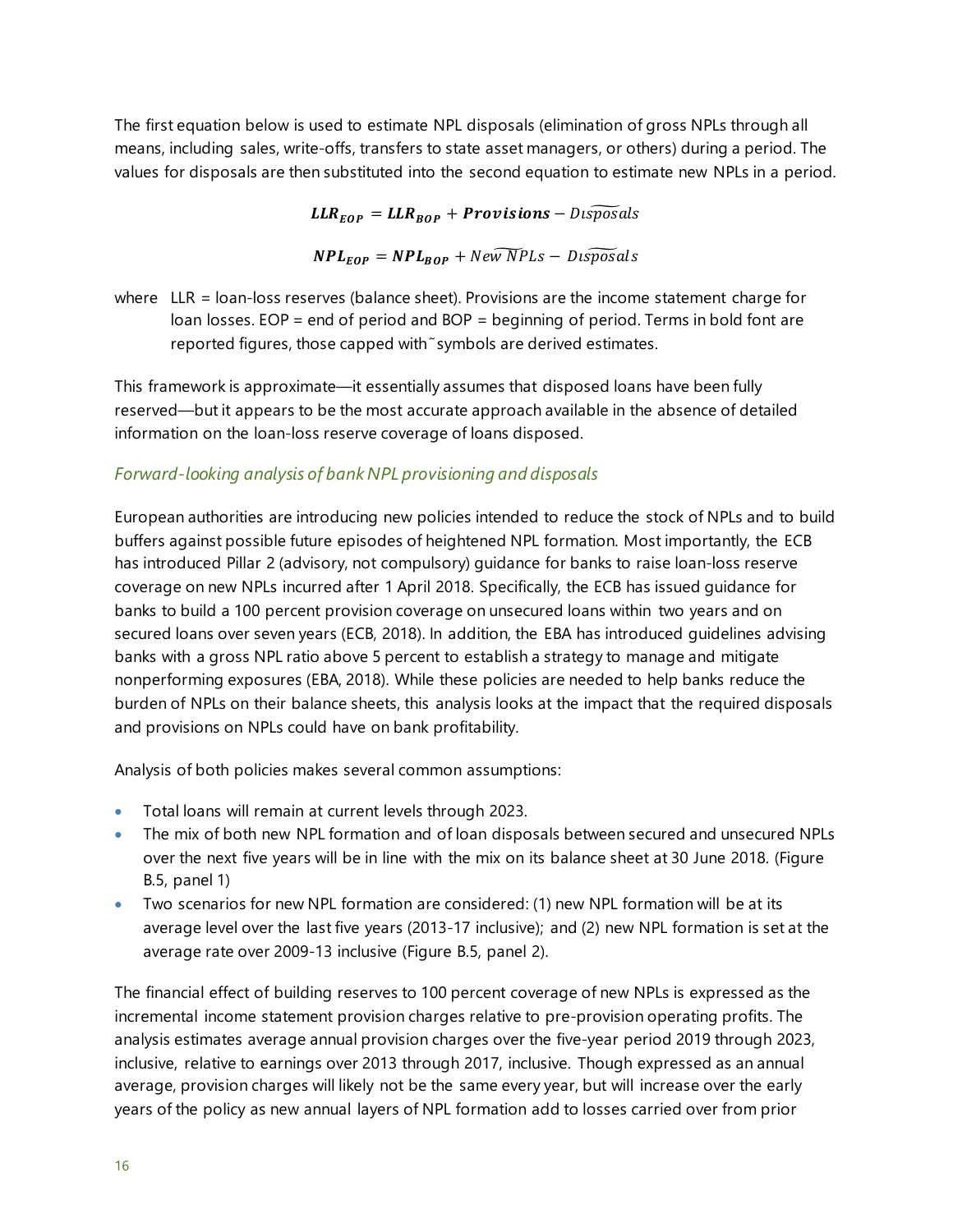years' new NPLs. These charges vary by new NPL formation scenarios and according to the mix between secured and unsecured new NPLs, as discussed above.



The estimate of incremental loss on disposals includes both the losses on the disposal of legacy NPLs necessary to attain a 5 percent gross NPL ratio, and on disposals related to new NPL formation over 2019 to 2023. Disposal of legacy NPLs (those on the balance sheet at 30 June 2018) is assumed to occur at an even pace necessary to reduce the balance to 5 percent by the end of 2023. Achieving a 5 percent overall gross NPL ratio also requires the disposal of all new NPLs incurred in future periods (the overall stock of NPLs, legacy or new, must fall to 5 percent of a static loan balance), based on the two NPL formation scenarios discussed earlier. The analysis further assumes that losses on NPL disposals remain consistent with the moderate scenario loss rates used earlier to estimate loss-adjusted capital levels (48 percent for secured and 65 percent for unsecured loans). These losses loss on disposals over 2019 through 2023 are expressed relative to pre-provision operating profit pre-provision operating profits over the period 2013 to 2017.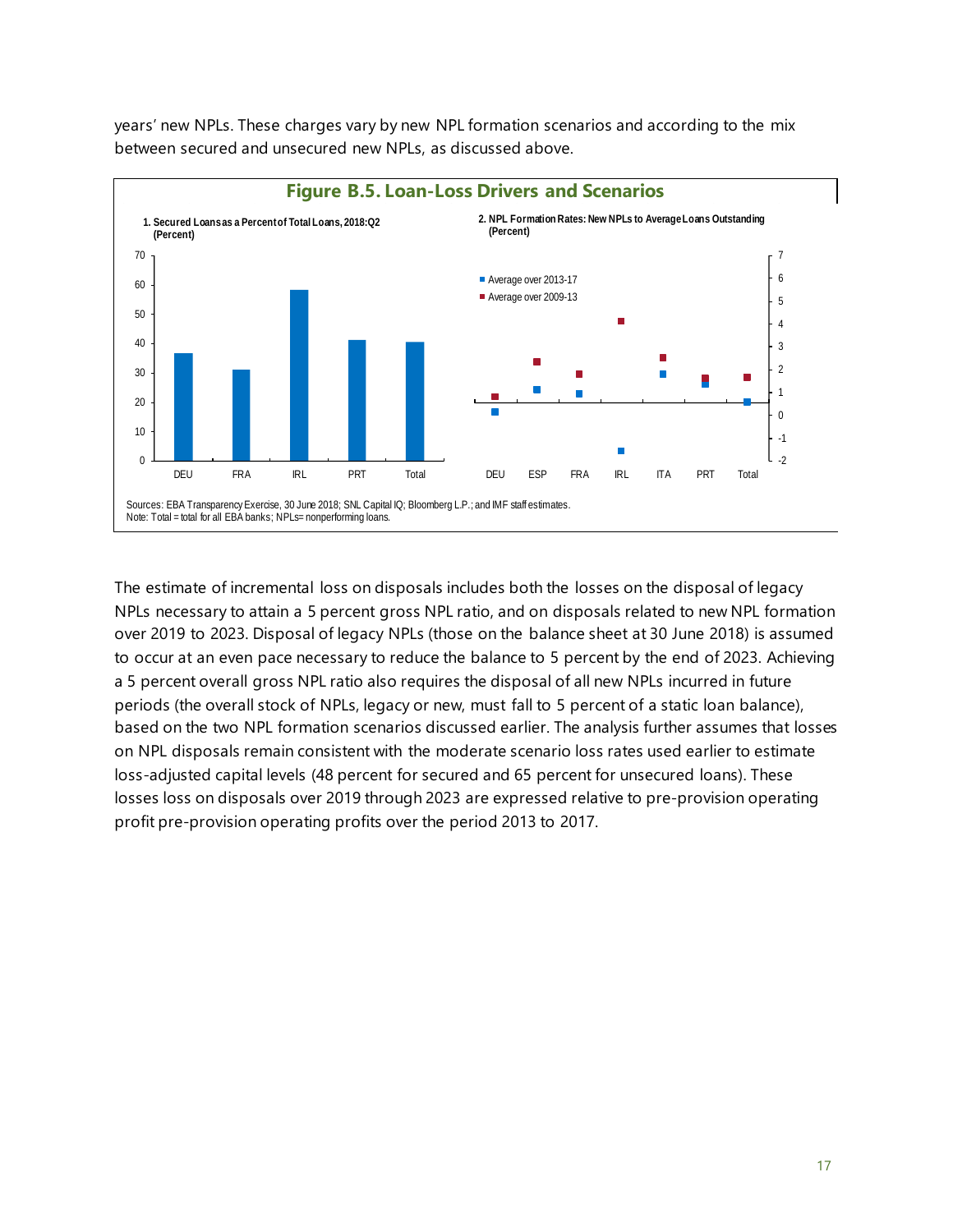# **C. Downside Scenarios for Euro Area Insurance Companies[15](#page-17-0)**

The analysis in this report includes two downside scenarios (mild and severe) where euro-area insurers are subject to simulated mark-to-market shocks to their assets. This section explains the assumptions and mechanics behind each scenario, which is based on the exercise conducted in Chapter 1 of the October 2017 GFSR.

The analysis uses aggregate data for euro-area insurers from the European Insurance and Occupational Pension Authority (EIOPA). [16](#page-17-1) The data are for life and non-life insurance companies from eleven euro-area countries.[17](#page-17-2)

These scenarios are based on shocks to insurers' sovereign and corporate bond portfolios, as well as their equity and real estate investments. The scenarios incorporate a flight to quality assumption, where yields of the highest-rated sovereign bonds fall contemporaneously to the increase in those of lower rated sovereign and corporate bonds. The shocks are calibrated as follows:

- Sovereign bond shocks are the same as used in the scenarios for banks (see Section B above).
- The corporate bond shocks are based on bond credit ratings. Similar to sovereigns, the mild (severe) scenario approximates to the 90th (99th) percentile of 3-month changes in corporate bond yields over the period 1999–18 (Figure C.1, panel 1). ICE Bank of America Merrill Lynch euro corporate bond indices by credit rating are used for these calculations. The expected mark-to-market impact on assets is calculated from the change in bond yields in each scenario and the estimated average duration of each credit rating bucket for each country insurers' corporate bond portfolio. This calibration also takes into account expected increases in capital charges for credit downgrades from rating migration probabilities, conditional on economic contractions, estimated by Fei *et al.* (2012) (Figure C.1, panel 2). Under Solvency II, the capital charge for credit risk increases significantly when a corporate bond investment is downgraded, particularly for lower ratings and longer durations (Figure C.1, panel 3).

<span id="page-17-0"></span> $15$  This section was prepared by Fabio Cortes and Piyusha Khot.

<span id="page-17-1"></span><sup>&</sup>lt;sup>16</sup> The analysis uses two distinct sets of data from EIOPA: aggregate sector balance sheet statistics for solo insurers and representative portfolio data used for the calculation of the volatility adjustment. The latter crucially includes data on the average duration of insurer's investments in each jurisdiction of their sovereign holdings by country and their corporate bond holdings by credit rating.

<span id="page-17-2"></span><sup>&</sup>lt;sup>17</sup> Including France, Germany, Italy, Netherlands, Spain, Belgium, Austria, Ireland, Luxembourg, Portugal and Finland. These eleven jurisdictions account for €7.9 trillion of insurance assets, over 99 percent of the entire euro-area.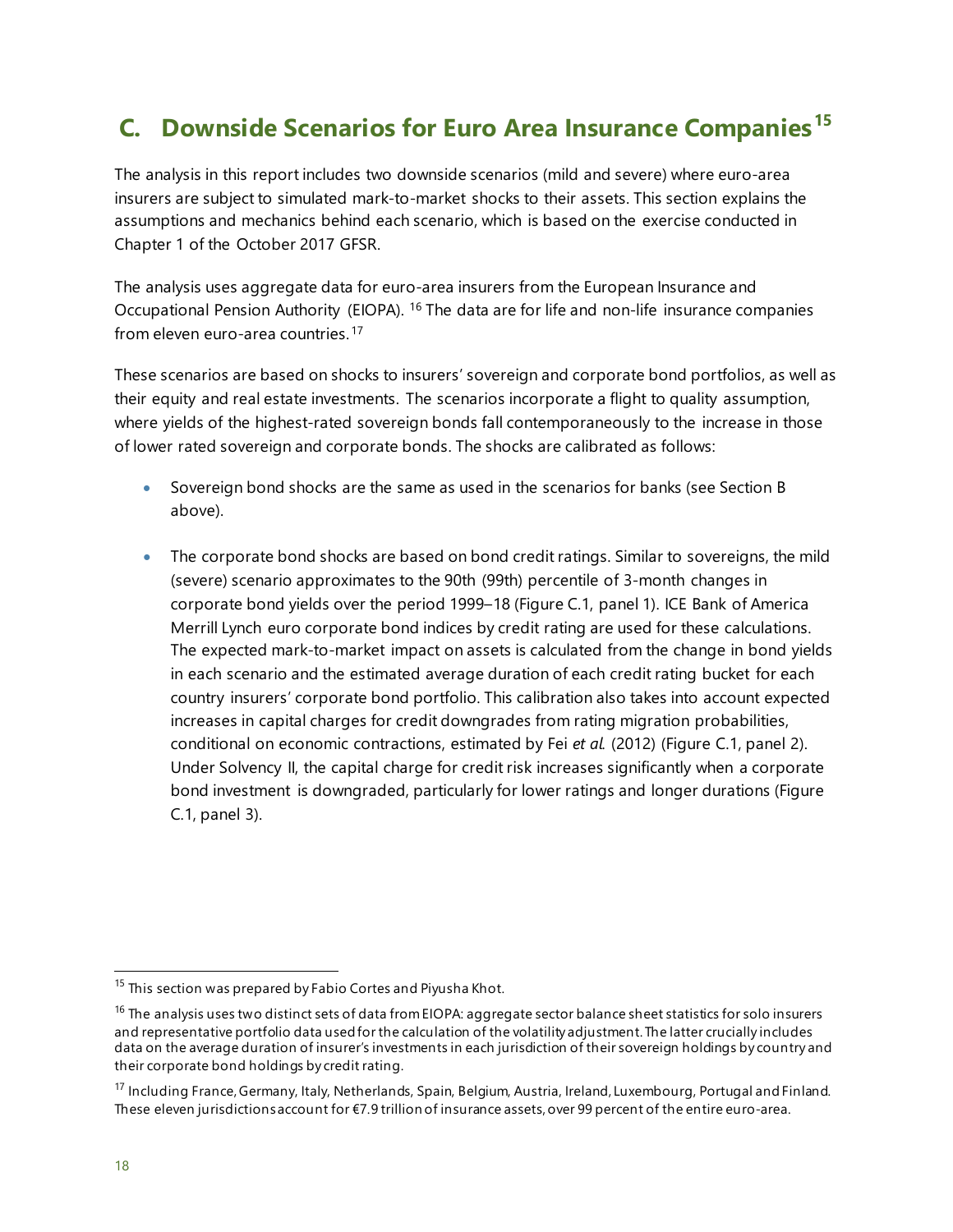

- In the mild downside scenario, equities and real estate investments fall by 2 percent, while in the severe downside scenario there is a 10 percent decline in equities and a 6 percent fall in real estate prices (the same assumptions were used in similar analysis published in Chapter 1 of the October 2017 GFSR).
- For all other investments, including shares in collective investment schemes, there is little detail on the actual investments. Given this, the shocks used in the scenarios are equivalent to the assumed change in the yield of an investment in an average AAA-A rated euro area corporate bond, again using a similar assumption to the October 2017 GFSR.[18](#page-18-0)

The results suggest that these scenarios would generate significant losses to euro-area insurers' assets, particularly for those from countries with more highly indebted sovereigns. This is because these insurers hold a greater amount of lower rated sovereign and corporate bond holdings that are expected to suffer more in stressed markets.

Most euro-area insurers remain well capitalized, with solvency capital ratios exceeding 200 percent in over half of the euro-area countries, double the minimum regulatory capital requirement. [19](#page-18-1)

<span id="page-18-0"></span> $18$  The duration is assumed to be the highest between AAA-A corporate and sovereign bonds for each jurisdiction.

<span id="page-18-1"></span><sup>&</sup>lt;sup>19</sup> A Solvency II capital ratio of 100 percent means that an insurer's capital is such that it will still be able to meet its obligations in the event of a severe shock that is expected to occur once in every 200 years. The target confidence level for insurers has been set at 99.5 percent over a one-year horizon.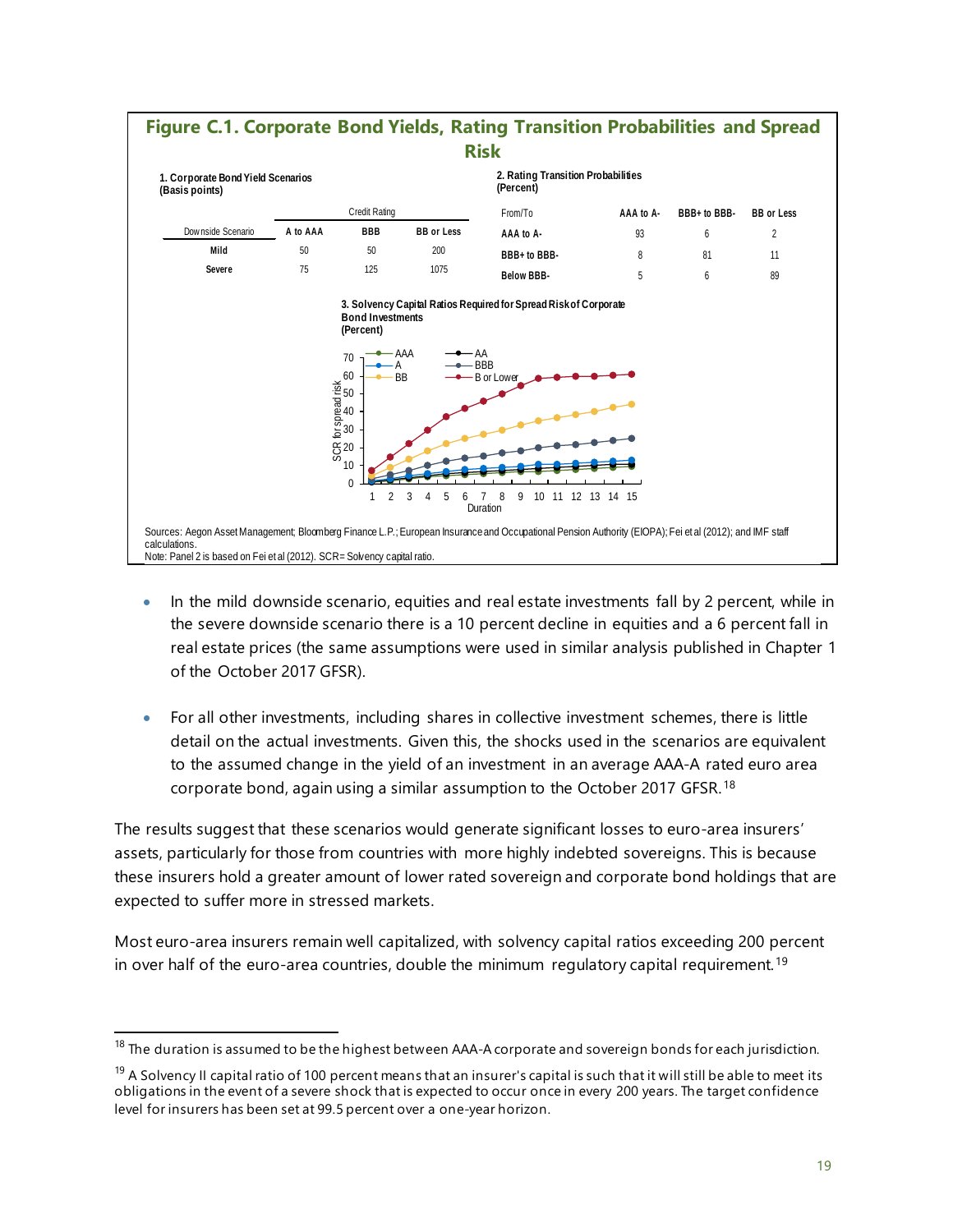

However, a severe scenario would put particular pressure on those insurers that already have lower solvency ratios (bottom left corner of Figure C.2, panels 1 and 2).

In reality, Solvency II offers a series of transitional measures for insurers to weather periods of volatility and illiquidity and therefore the ultimate impact of these scenarios on insurers would depend on whether these transitional measures are used. These measures include a "volatility adjustment" that helps absorb losses from a widening in credit spreads, which is associated with changes in the market value of bond investments other than default risk (e.g., changes in market liquidity). This volatility adjustment is built on an average reference portfolio and therefore the greater the divergence of an insurer's portfolio from this reference portfolio, the less effective the volatility adjustment will be. Also, in some European countries, insurers are allowed to adjust the discount rate of their liabilities upward when the sovereign spread exceeds a trigger level specified by the national regulator.

However, the solvency ratios of insurers in some of the more highly indebted countries were already sensitive to increases in bond yields last year (Figure C.3). This is of particular concern in Italy where median solvency capital ratios are lower than average and decreased the most in the first half of [20](#page-19-0)18.<sup>20</sup> Domestic sovereign bond yields rose by a maximum of 120 bps at the 10-year maturity during this period, which is about half of the expected increase in the severe scenario for a BBB-

<span id="page-19-0"></span> $^{20}$  Italian insurers median solvency capital ratios were at 166 percent as of 2018:Q2, down from 190 percent in 2017:Q4.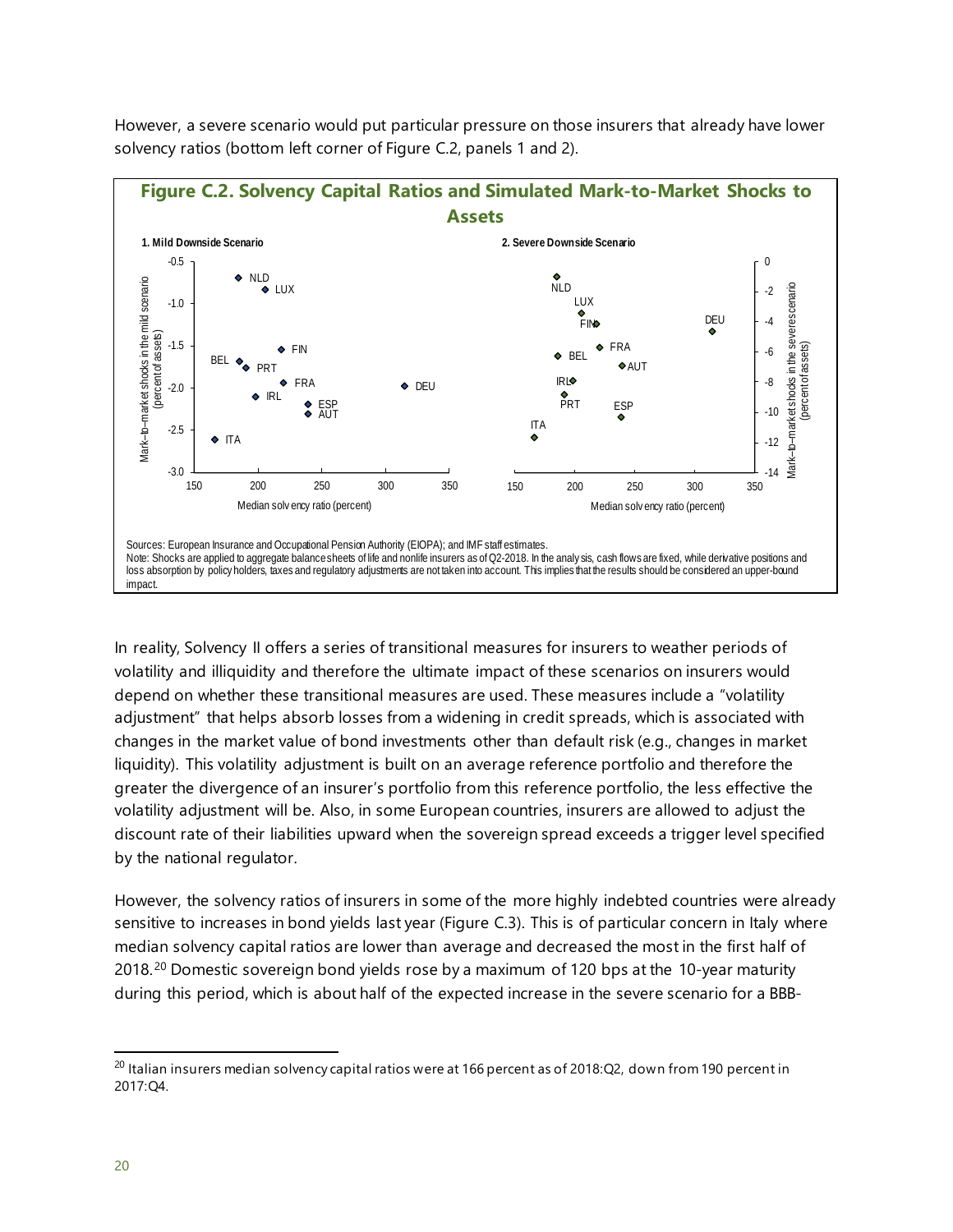rated sovereign.<sup>[21](#page-20-0)</sup> This means that such scenario could put additional pressure on insurers' solvency and impact their ability to act as marginal buyers in financial markets during periods of stress.



<span id="page-20-0"></span> $21$  Later in the year—October 2018—domestic corporate bond yields with a BBB rating rose sharply in tandem with domestic sovereign spreads. See the latest Bank of Italy Financial Stability Report (2018) for further detail.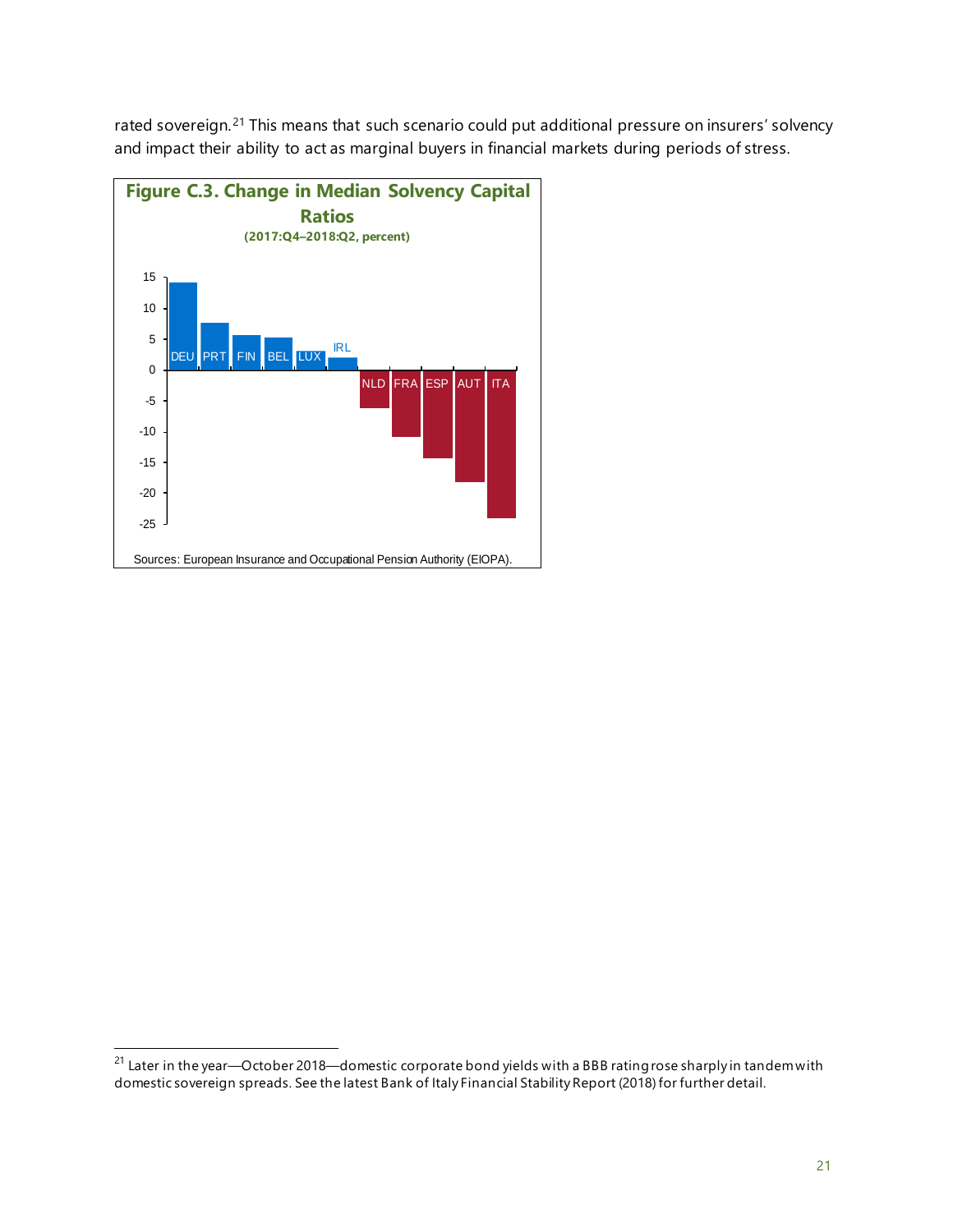# **D. The Rise of Benchmark-Driven Investors in Emerging Markets[22](#page-21-0)**

The past decade has seen a significant rise in the importance of asset managers for portfolio flows to emerging markets and a commensurate increase in the importance of various benchmarks. Over that period, foreign investors doubled their notional holdings of emerging market government debt to more than \$1.5 trillion, an increase of 50 percentage points of emerging markets GDP. More than 60 percent of the increase was from foreign asset managers (Figure D.1, panel 1). This group comprises retail investors—typically mutual funds and exchange-traded funds (ETFs)—as well as institutional investors, such as insurance companies and pension funds. Latin American countries (especially Argentina, Brazil, and Mexico) were the largest recipients of flows from asset managers.

Benchmark indices play a greater role in determining country allocation for these portfolio flows. Recent estimates suggest that benchmarks explain around 70 percent of country allocations of investment funds, after controlling for industry, macroeconomic, and country-specific effects (Raddatz, Schmukler, and Williams 2017). The amount of funds benchmarked to the most widelyfollowed emerging market bond indices has quadrupled since the global financial crisis, reaching nearly \$800 billion (Figure D.1, panel 2).

Active funds have been behaving more like passive funds in recent years. While both passive and active funds typically track some benchmark indices, active funds can in theory deviate substantially from the benchmark allocation and, in some cases, use it more as a comparative performance measure. There is evidence, however, that even active managers have become more passive. The average tracking error of active emerging market bond funds—the deviation of the performance of a fund from the performance of an index—has declined substantially over the past several years. Additionally, the active share—the percentage of holdings that deviate from the benchmark weightings—has declined substantially over the past decade (Figure D.1, panel 3).<sup>[23](#page-21-1)</sup>

Benchmark effects are affecting a greater number of countries as more enter various indices. Since 2007, the number of countries in the J.P. Morgan Emerging Market Bond Index (EMBIG) has doubled to more than 70 with the inclusion of many countries that have issued in international bond markets for the first time. In addition, the easing of capital controls in many emerging markets has allowed the number of countries in the benchmark local currency bond index—the J.P. Morgan Government Bond Index for Emerging Markets (GBI EM)—to increase from 11 to 19 (Figure D.1, panel 4). By contrast, even though many emerging market economies have been upgraded to investment grade, the number of countries with local currency debt represented in global investment grade bond

<span id="page-21-0"></span> $22$  This section was prepared by Dimitris Drakopoulos, Rohit Goel, and Jeffrey Williams.

<span id="page-21-1"></span><sup>&</sup>lt;sup>23</sup> The most widely followed fixed income indices specific to emerging markets are the J.P. Morgan EMBI Global for hard currency sovereign debt; GBI-EM (Government Bond Index-Emerging Markets) for local currency sovereign debt; and CEMBI (Corporate Emerging Bond Market Bond Index) for hard currency corporate debt.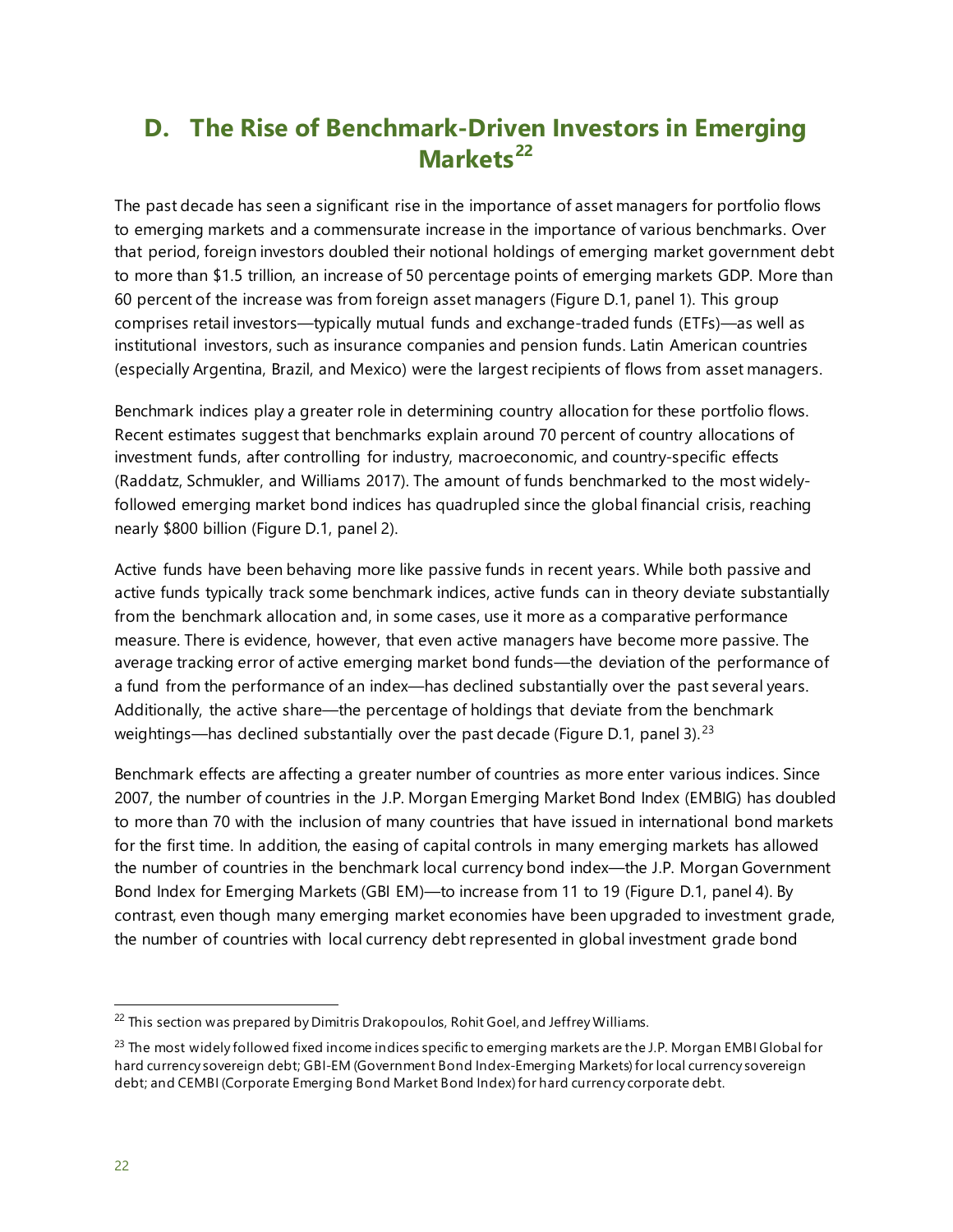indices has been relatively stagnant, given the more demanding investability criteria by these indices (Table D.2).



The different inclusion criteria between indices lead to a varying composition of investor types, exposing issuers to diverse portfolio flow dynamics. These criteria help determine the universe of investors attracted to a given country (Table D.2). Investors tracking global bond benchmarks, for example, are less likely to react to risks mostly impacting emerging markets given their broader portfolio, relatively small exposure to emerging markets as a whole, and concentration in only higher-grade sovereigns whose spreads tend to be less affected by moves elsewhere. However, countries that are part of global investment grade bond benchmarks tend to have a larger share of rating-sensitive investors and can face large outflows in the event of a loss of investment grade rating. Smaller local currency sovereign issuers that satisfy the GBI-EM criteria—but are not necessarily also investment grade—can have a disproportionate amount of foreign participation in their local markets driven by emerging market benchmarks. This is partly due to the fact that the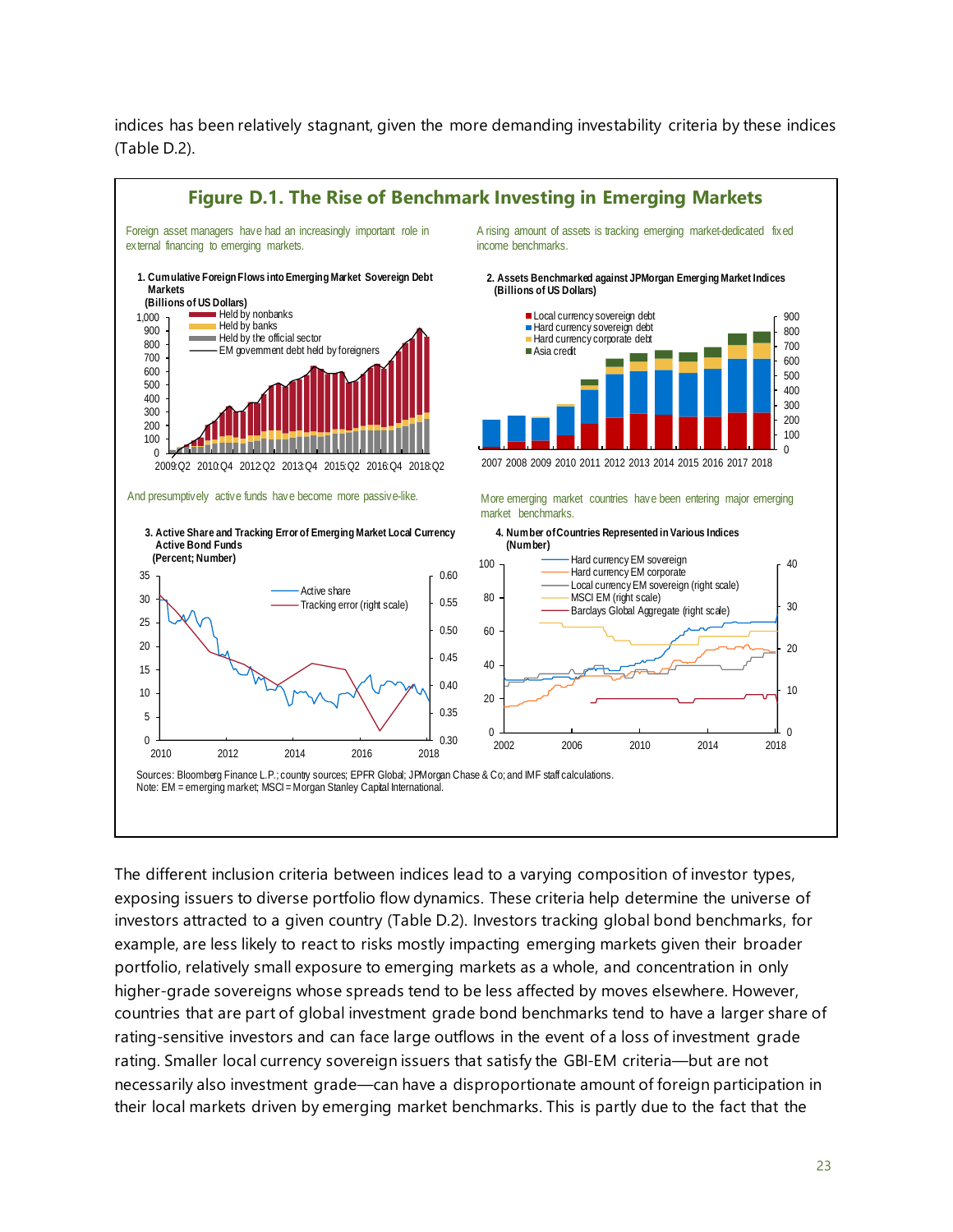most commonly followed version of this index uses a weighting method that reduces the weight of larger issuers and redistributes the excess to smaller countries.

| <b>Table D.2 Summary of Main Characteristics for Global</b>  |                                                                                                                                                           |                                           |                                                                                         |                                                                                   |                                                                                                        |                                                                                          |                                                                                                           |
|--------------------------------------------------------------|-----------------------------------------------------------------------------------------------------------------------------------------------------------|-------------------------------------------|-----------------------------------------------------------------------------------------|-----------------------------------------------------------------------------------|--------------------------------------------------------------------------------------------------------|------------------------------------------------------------------------------------------|-----------------------------------------------------------------------------------------------------------|
| and Emerging Market Bond Indices                             |                                                                                                                                                           |                                           |                                                                                         |                                                                                   |                                                                                                        |                                                                                          |                                                                                                           |
|                                                              |                                                                                                                                                           | <b>Global Bond Benchmarks</b>             |                                                                                         |                                                                                   | <b>EM Bond Benchmarks</b>                                                                              |                                                                                          | <b>EM Equity Benchmark</b>                                                                                |
| Index                                                        | <b>Bloomberg-Barclays</b><br>Global Aggregate Index US Aggregate Index<br>(Global AGG)                                                                    | <b>Bloomberg-Barclays</b><br>(US AGG)     | <b>FTSE World</b><br>Government<br><b>Bond Index</b><br>(WGBI)                          | <b>JP Morgan</b><br><b>Emerging Markets</b><br><b>Bond Index</b><br>(EMBI@)       | <b>JP Morgan</b><br><b>Government</b><br><b>Bond Index-</b><br><b>Emerging</b><br><b>Markets (GBI-</b> | <b>JP Morgan</b><br>Corporate<br><b>Emerging</b><br><b>Markets Bond</b><br>Index (CEMBI) | <b>MSCI</b><br><b>Emerging Markets</b>                                                                    |
| <b>Relevance to EM</b>                                       | HC and LC Sov and Corp                                                                                                                                    | HC Sov and Corp                           | HC and LC Sov                                                                           | $HC$ Sov <sup>1</sup>                                                             | LC Sov                                                                                                 | HC Corp                                                                                  | <b>EM</b> equities                                                                                        |
| <b>Minimum Market Size</b>                                   | No formal minimum <sup>2</sup>                                                                                                                            |                                           | Yes                                                                                     |                                                                                   | No formal minimum                                                                                      |                                                                                          | <b>Yes</b>                                                                                                |
| <b>Minimum Issue Size</b>                                    | Yes                                                                                                                                                       |                                           |                                                                                         | Yes                                                                               |                                                                                                        |                                                                                          | <b>Yes</b>                                                                                                |
| Weighting *                                                  | Market Capitalization                                                                                                                                     |                                           |                                                                                         | Modified market capitalization <sup>3</sup>                                       |                                                                                                        |                                                                                          | <b>Market Capitalization</b>                                                                              |
| <b>Rating criteria</b>                                       | Investment grade rating required as a minimum to remain in index                                                                                          |                                           |                                                                                         | No minimum rating                                                                 |                                                                                                        |                                                                                          | No minimum rating                                                                                         |
| <b>Other key Criteria</b>                                    | More demanding criteria that EM indices on local market investability<br>criteria including settlement and clearing, capital controls and tax<br>regimes. |                                           |                                                                                         | Bespoke criteria to determine EM status. Less demanding<br>investability criteria |                                                                                                        |                                                                                          | Bespoke criteria to<br>determine EM status.                                                               |
| <b>Liquidity Criteria</b>                                    | Yes                                                                                                                                                       |                                           | Yes                                                                                     | <b>Yes</b>                                                                        | Yes                                                                                                    |                                                                                          | <b>Yes</b>                                                                                                |
| <b>Minimum Maturity Criteria</b>                             | At least 1yr remaining maturity                                                                                                                           |                                           |                                                                                         | 2.5 years; Exit when<br>less than 24 months<br>to maturity                        | 2.5 years; Exit<br>when less than 13<br>months to<br>maturity                                          | 5 years; Exit when<br>less than 13<br>months to<br>maturity                              | <b>NA</b>                                                                                                 |
| AUM benchmarked to the index $(5)^4$                         |                                                                                                                                                           | About 2 trillion each                     |                                                                                         | 370 billlion                                                                      | 228 billion                                                                                            | 105 billion                                                                              | About 2 trillion                                                                                          |
| <b>Taxes</b>                                                 | Clarity on tax regime                                                                                                                                     | Only fully taxable<br>issues are eligible | No taxes                                                                                |                                                                                   | Taxes are okay if it<br>doesn't impair<br>index replicability                                          |                                                                                          |                                                                                                           |
| <b>Capital Control and Investment</b><br><b>Restrictions</b> | No capital controls,<br>quotas, investment<br>restrictions                                                                                                |                                           | No capital controls,<br>quotas; Sustainable<br>issuance; transparent<br>monetary policy |                                                                                   | No capital<br>controls, quotas,<br>investment<br>restrictions                                          |                                                                                          | <b>Expect significant ease</b><br>of capital flows;<br>Modest stability of the<br>institutional framework |

Sources: Analyst estimates; Bloomberg Finance L.P.; JPMorgan Chase & Co; MSCI; and IMF staff estimates.

Note: AUM = assets under management; EM = emerging market; EMBI = J.P. Morgan Emerging Market Bond Index; HC = hard currency; LC = local currency; corp = corporate; NA = not applicable; sov = sovereign.

 $1$  J.P.Morgan's family of EMBI indices also includes state-owned enterprises that are 100 percent owned by the government.

<sup>2</sup> While there is no specified minimum market size for inclusion in these indices, market size is listed as a criterion for determining country eligibility.

 $^3$  The most commonly followed versions of these indices are those labeled "Diversified," which use lower weights than would be implied from

pure market weights.<br><sup>4</sup> J.P. Morgan estimates of assets under management are from surveys and may underestimate the actual amount benchmarked. For non–J.P. Morgan indices, the amount benchmarked is estimated based on analyst reports.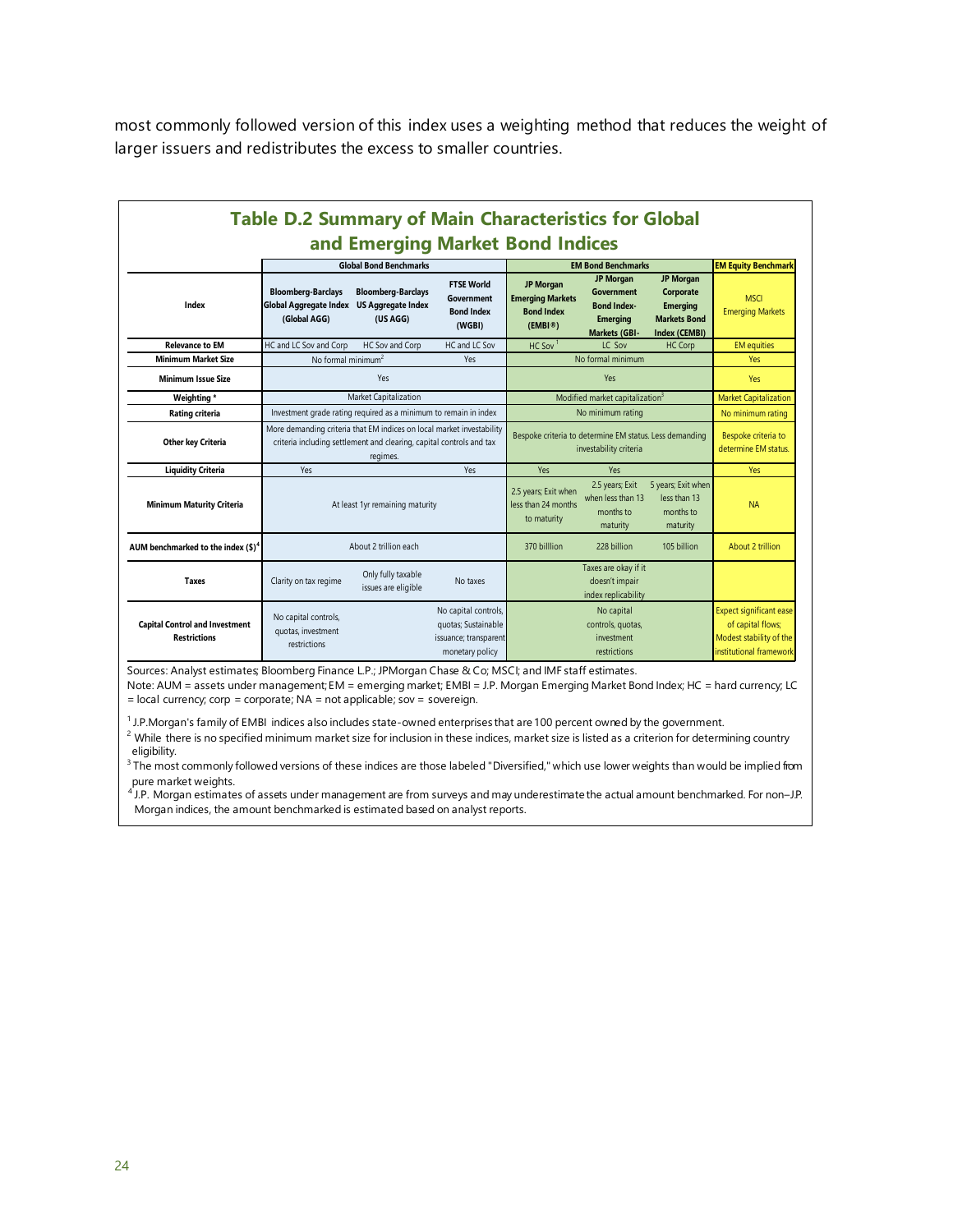#### **References**

- Adrian, Tobias. Daniel M. Covitz, and Nelllie Liang. 2015. Financial Stability Monitoring. Annual *Review of Financial Economics*, Vol. 7, pp. 357–395.
- Aikman, David, Michael T. Kiley, Seung Jung Lee, Michael G. Palumbo, and Missaka N. Warusawitharana. 2015. "Mapping Heat in the U.S. Financial System," Finance and Economics Discussion Series 2015-059. Washington: Board of Governors of the Federal Reserve System, [http://dx.doi.org/10.17016/FEDS.2015.059.](http://dx.doi.org/10.17016/FEDS.2015.059)
- \_\_\_\_\_\_\_\_, Jonathan Bridges, Stephen Burgess, Richard Galletly, Iren Levina, Cian O'Neill, and Alexandra Varadi. 2018. "Measuring risks to UK financial stability," Bank of England Staff Working Paper No. 738. [https://www.bankofengland.co.uk/-/media/boe/files/working](https://www.bankofengland.co.uk/-/media/boe/files/working-%20%09paper/2018/measuring-risks-to-uk-financial-stability)[paper/2018/measuring-risks-to-uk-financial-stability](https://www.bankofengland.co.uk/-/media/boe/files/working-%20%09paper/2018/measuring-risks-to-uk-financial-stability)
- Aldasoro, Inaki, Claudio Borio, and Mathias Drehmann. 2018. "Early warning indicators of banking crises: expanding the family." Bank for International Settlements, *Quarterly Review* March. [https://www.bis.org/publ/qtrpdf/r\\_qt1803e.pdf](https://www.bis.org/publ/qtrpdf/r_qt1803e.pdf)
- Bank of Italy. 2018. *Financial Stability Report*. Rome: Bank of Italy. November.
- European Banking Authority. 2018. "Final Report: Guidelines on management of nonperforming and forborne exposures." Frankfurt. October.
- European Central Bank. 2018. "Addendum to the ECB Guidance to banks on nonperforming loans: supervisory expectations for prudential provisioning of non-performing exposures." Frankfurt. March.
- European Parliament. 2018. "Nonperforming loans in the Banking Union: Stocktaking and Challenges." Brussels. October.
- Fei, F., Fuertes, A.M. and Kalotychou, E. 2012. Credit Rating Migration Risk and Business Cycles. *Journal of Business Finance and Accounting*, 39 (1–2): 229–263.
- Graefe, Andreas, Helmut Kuchenhoff, Veronika Stierle, and Bernhard Riedle (2014). "Limitations of Ensemble Bayesian Model Averaging for Forecasting Social Science Problems," International *Journal of Forecasting*.
- Green, Kesten C. and J. Scott Armstrong. 2015. "Simple Versus Complex Forecasting: The Evidence," *Journal of Business Research*, 68, 1678–1685.
- International Monetary Fund. 2017. Global Financial Stability Report October 2017, Chapter 1: Is growth at risk? October.